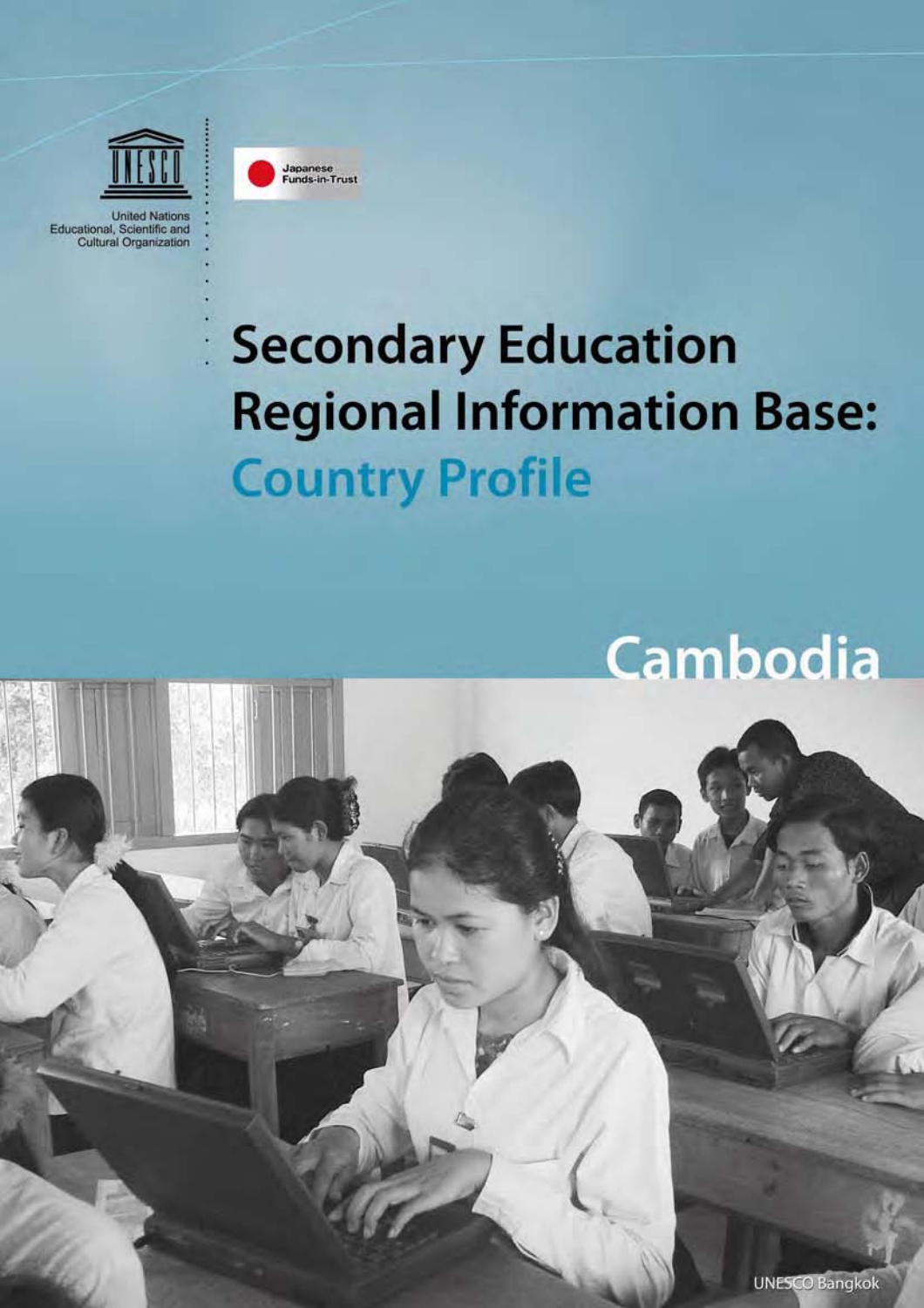

**United Nations** Educational, Scientific and<br>Cultural Organization



# **Secondary Education Regional Information Base: Country Profile**

# Cambodia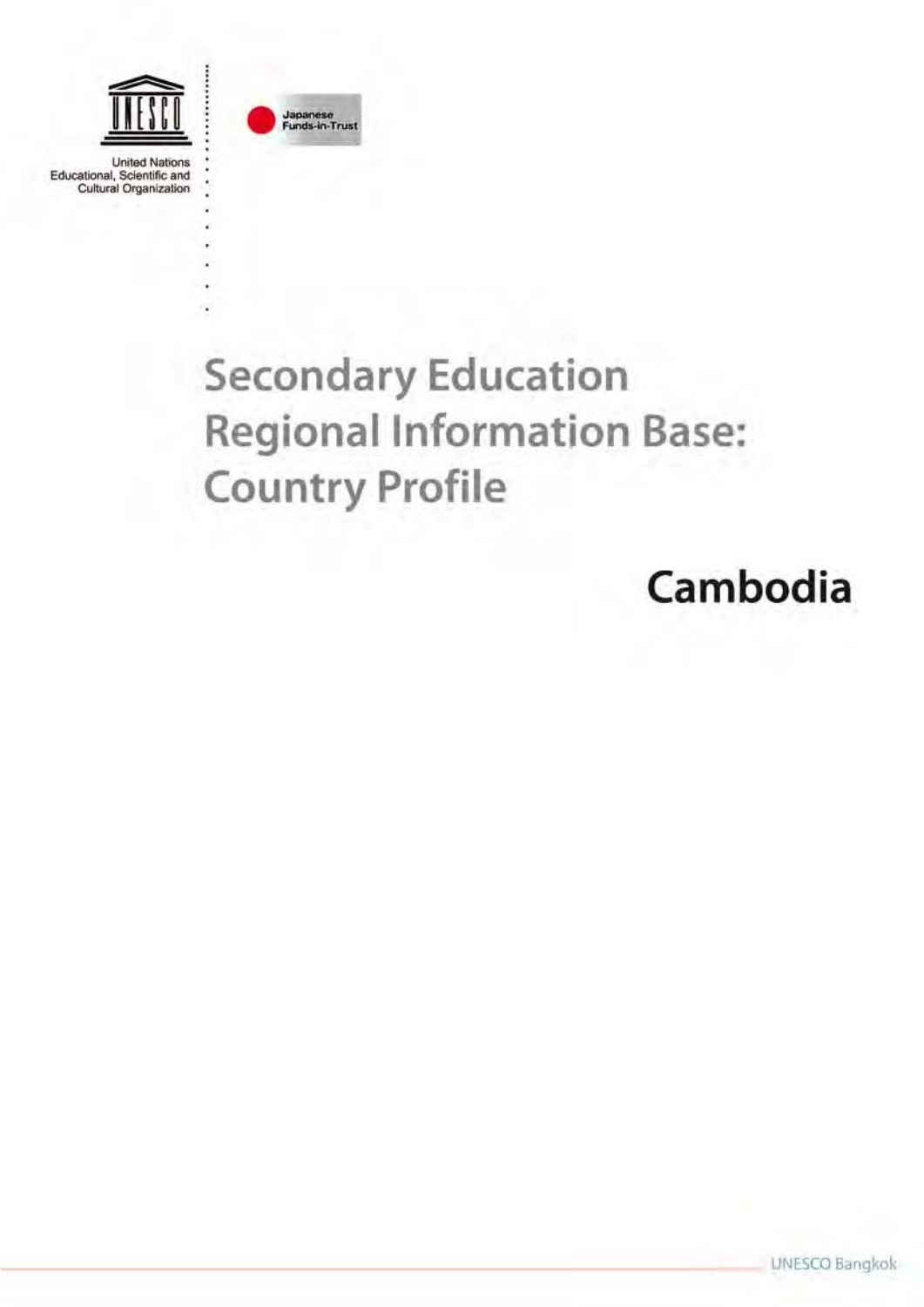#### **Secondary education regional information base: country profile –**

**Cambodia.** Bangkok: UNESCO Bangkok, 2008. 20 pp.

1. Secondary education. 2. Educational Policy. 3. Cambodia.

ISBN 978-92-9223-186-6 (Print version) ISBN 978-92-9223-187-3 (Electronic version)

Chief Editor: Caroline Haddad Editor: Yoko Sato Design/Layout: Pongsuda Vongsingha and Sirisak Chaiyasook Cover photo: © UNESCO / M. Jeffrey

© UNESCO 2008

Published by the

UNESCO Bangkok Mom Luang Pin Malakul Centenary Building 920 Sukhumvit Road, Prakanong, Kongtoey Bangkok 10110 Thailand

Printed in Thailand

The designations employed and the presentation of material throughout the publication do not imply the expression of any opinion whatsoever on the part of UNESCO concerning the legal status of any country, territory, city or area or of its authorities, or concerning its frontiers or boundaries.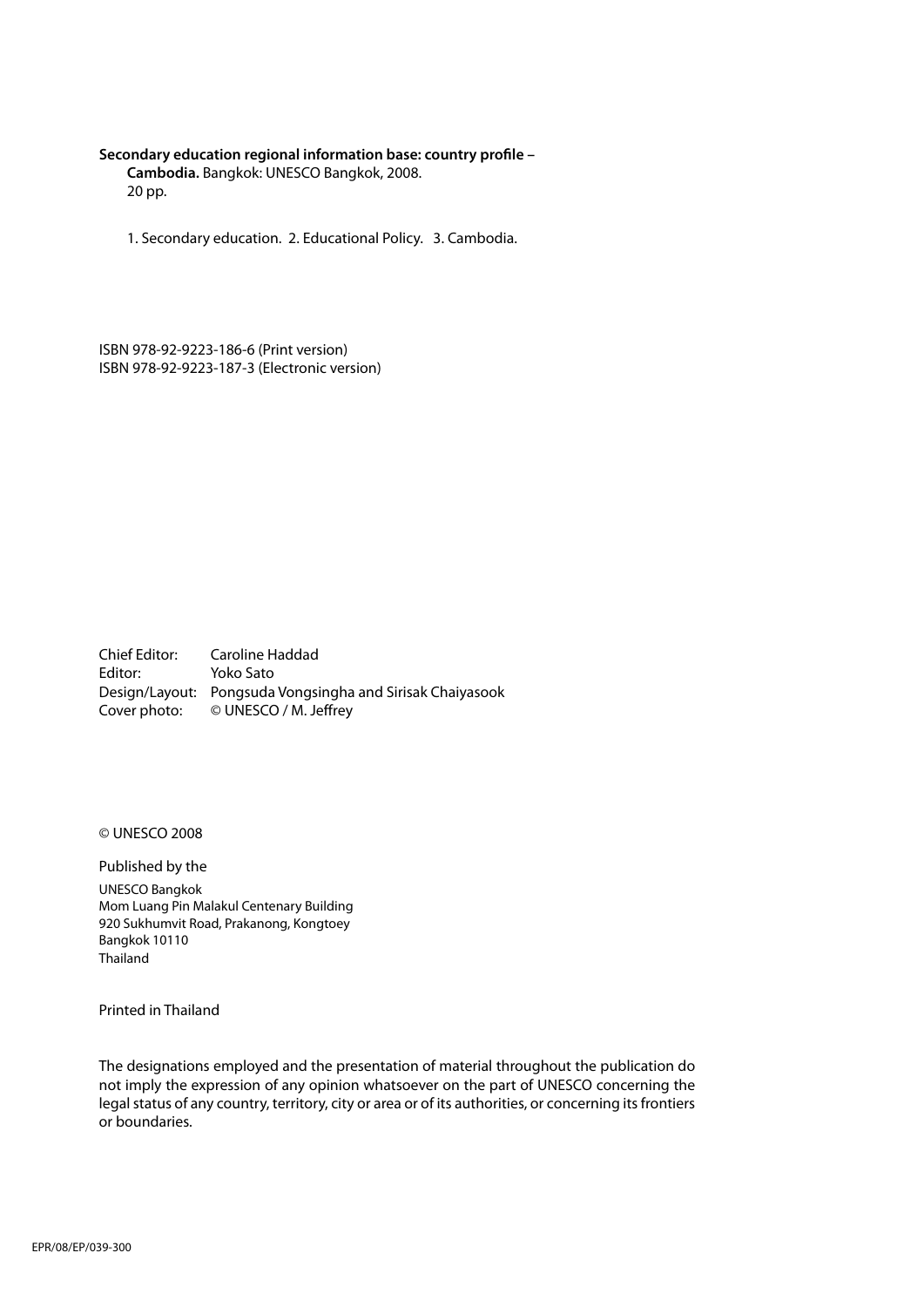## **Table of Contents**

| List of Tables and Figures                               |
|----------------------------------------------------------|
| Acknowledgement<br>Reader's Guide                        |
| Abbreviations                                            |
|                                                          |
|                                                          |
|                                                          |
|                                                          |
| 1.4 Geographical Distribution of Access 3                |
|                                                          |
| 2. Institutional Context of Secondary Education 4        |
|                                                          |
|                                                          |
| Legislative Framework and Key Policy Documents 4<br>2.2  |
|                                                          |
|                                                          |
|                                                          |
|                                                          |
| Student Assessment and Promotion. 9<br>3.3               |
|                                                          |
|                                                          |
|                                                          |
| 5. Secondary-Level Technical and Vocational Education 13 |
| 6. Teachers in General Secondary Education 14            |
|                                                          |
| 6.2 Qualifications and Pre-service Training. 14          |
|                                                          |
|                                                          |
| 8. Involvement of Development Agencies 16                |
| 9. Relevant Documents and Additional Resources 17        |
|                                                          |
| Background Statistics: Development Indicators 21         |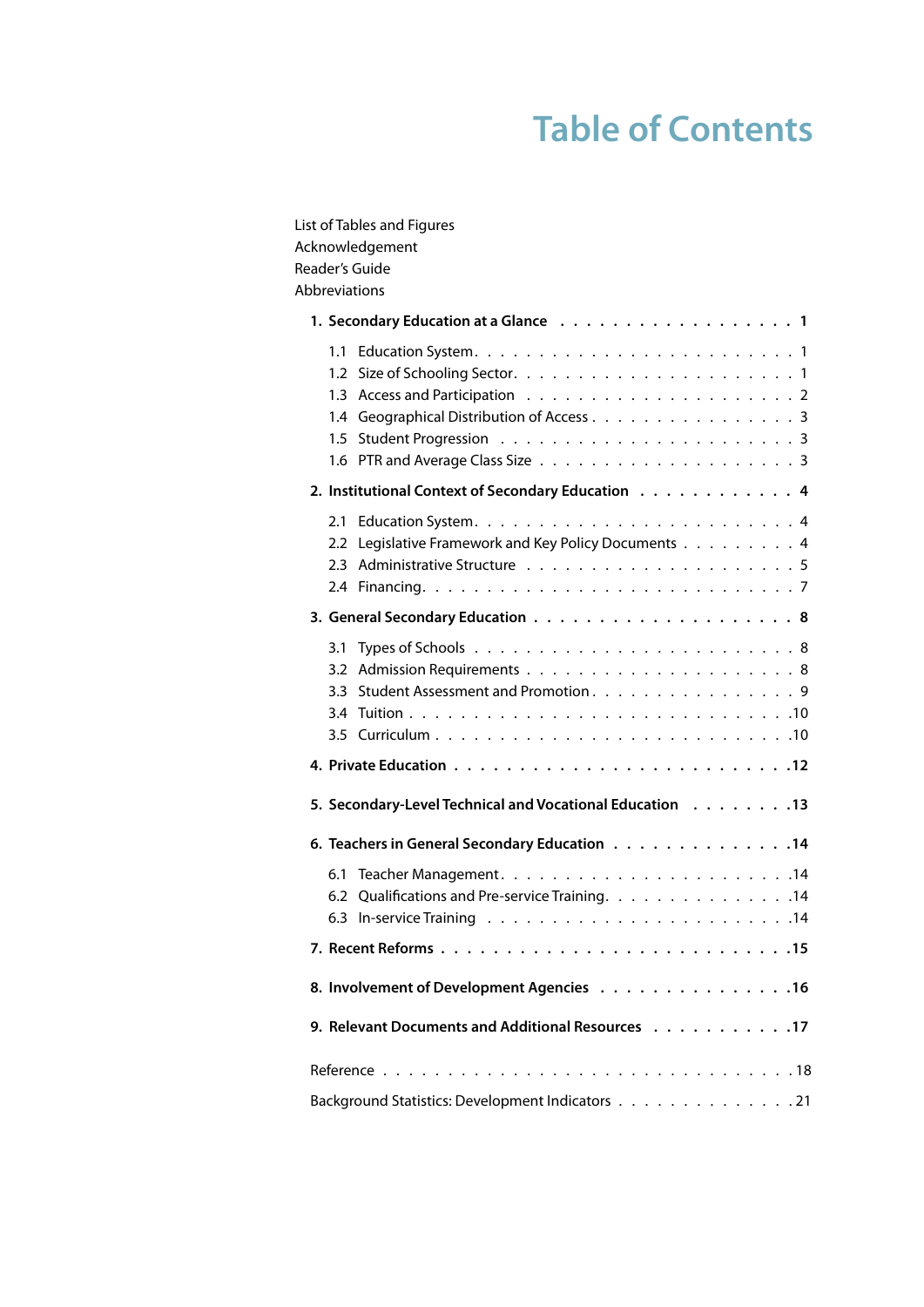# <span id="page-4-0"></span>**List of Tables and Figures**

| Table 1.  |                                                                                               |
|-----------|-----------------------------------------------------------------------------------------------|
| Table 2.  |                                                                                               |
| Table 3.  |                                                                                               |
| Table 4.  |                                                                                               |
| Table 5.  |                                                                                               |
| Table 6.  |                                                                                               |
| Table 7.  |                                                                                               |
| Table 8.  |                                                                                               |
| Table 9.  |                                                                                               |
| Table 10. | Public Expenditure on Education as % of National Budget, 2000-2007 7                          |
| Table 11. | Types of Secondary Schools and Administrative Authority, 2005/06 8                            |
| Table 12. |                                                                                               |
| Table 13. |                                                                                               |
| Table 14. | Percent of Repeaters by Grade and Geographical Areas, 2005/06 9                               |
| Table 15. |                                                                                               |
| Table 16. | 11. Statutory School-opening Days and Teaching Weeks per Year, and Teaching Hours per Week 11 |
| Table 17. |                                                                                               |
| Table 18. |                                                                                               |
| Table 19. |                                                                                               |
| Table 20. |                                                                                               |
| Figure 1. |                                                                                               |
| Figure 2. |                                                                                               |
| Figure 3. |                                                                                               |
| Figure 4. |                                                                                               |
| Figure 5. |                                                                                               |
| Figure 6. |                                                                                               |
| Figure 7. |                                                                                               |
| Figure 8. | Resource Allocation by Level as % of Total Education Expenditure, 2001. 7                     |
| Figure 9. |                                                                                               |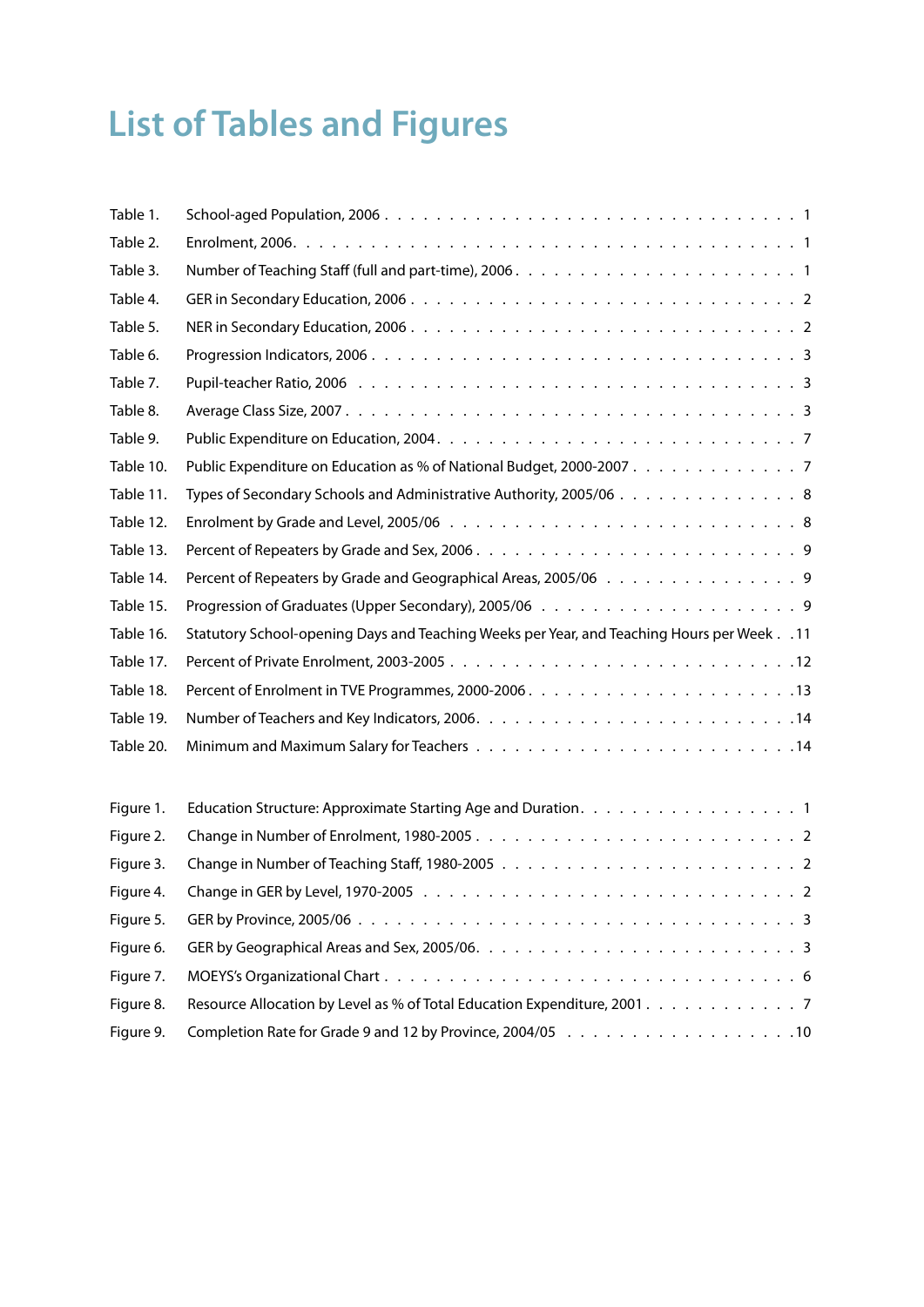## **Acknowledgement**

<span id="page-5-0"></span>This Cambodia Country Profile has particularly benefited from inputs provided by national consultant Dr. Sitha Chhinh, Director, Master of Education Programme at Royal University of Phnom Penh. The most recent data/information included within this report has been collected thanks to the collaboration of relevant offices/ departments at the Cambodian Government's Ministry of Education, Youth and Sport.

This publication is part of a series of Secondary Education Regional Information Base Country Profiles developed by the Education Policy and Reform (EPR) Unit in collaboration with the Assessment, Information Systems, Monitoring and Statistics (AIMS) Unit and other relevant UNESCO Field Offices. Technical assistance was provided in particular by UNESCO Phnom Penh.

The project receives a generous financial contribution from the Japanese Government.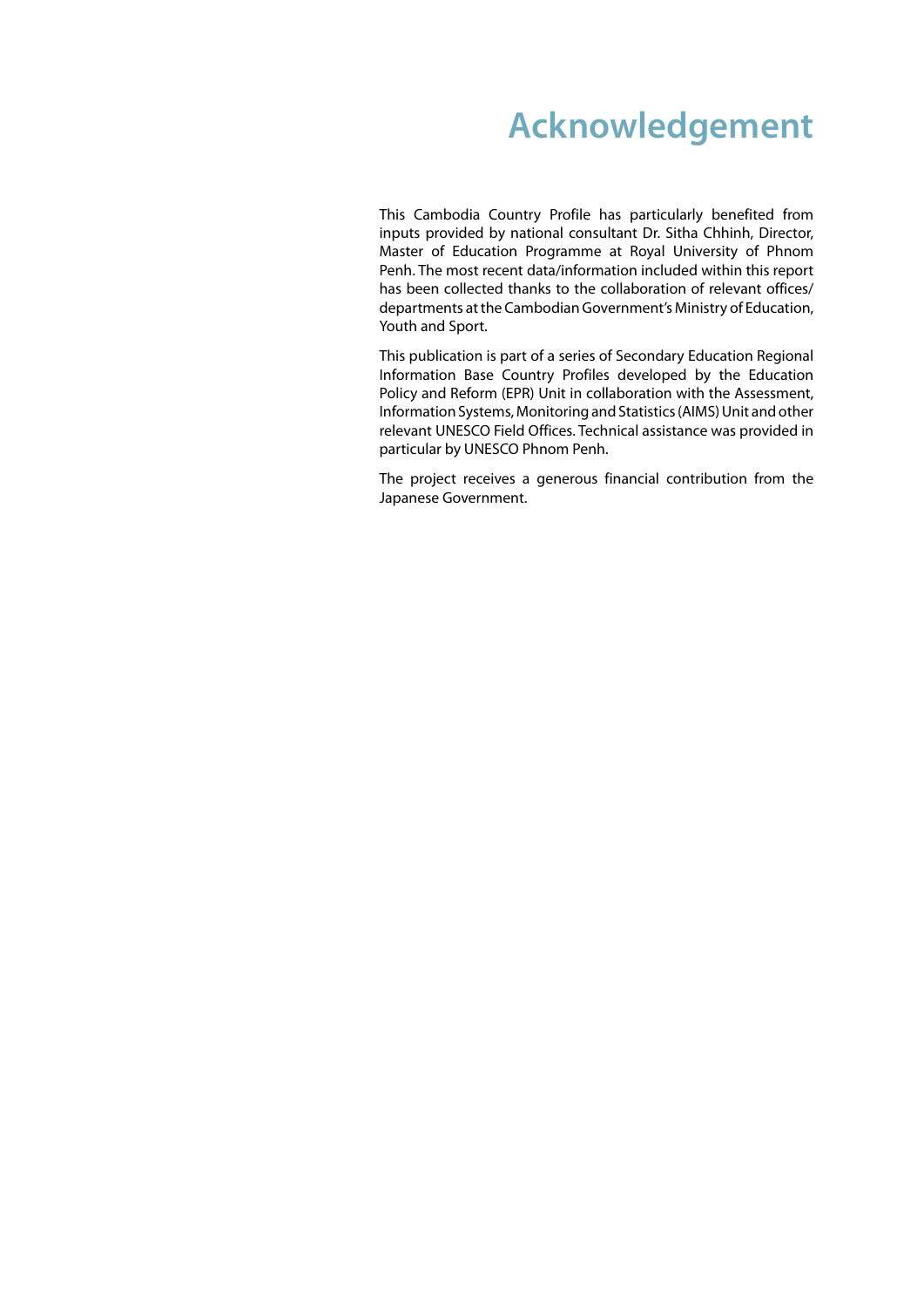## <span id="page-6-0"></span>**Reader's Guide**

The following symbols are used in the statistical tables:

- … No data available
- na Not applicable
- National estimation
- \*\* UIS estimation
- Magnitude nil or negligible
- +n Data refers to the school or financial year (or period) after the reference year (or period)
- <sup>-n</sup> Data refers to the school or financial year (or period) before the reference year (or period)

#### **General Notes:**

The Secondary Education Information Base: Country Profile uses statistics from the UNESCO Institute for Statistics (UIS) and national sources. Although, in principle, UIS statistics are used as the primary data source to facilitate comparison with other countries, nationally available statistics are used extensively where specific data is not available from UIS.

All data indicated as UIS data was retrieved from the UIS Data Centre (*<http://www.uis.unesco.org>*) on June 3, 2008. Please consult the database directly for the most recent data.

Statistics from national sources were collected through questionnaires, and the original sources are indicated under each table/figure.

All tables and figures have been compiled by UNESCO Bangkok.

#### **Definitions:**

A comprehensive list of education indicators, including their definition, purpose, calculation method, and formulas used in their calculation, is available from the UIS Glossary of [Education Indicators.](http://www.uis.unesco.org/ev.php?ID=5202_201&ID2=DO_TOPIC)

Levels of education in UIS statistics are defined according to the International Standard Classification of Education (*[ISCED97](http://www.uis.unesco.org/ev.php?ID=3813_201&ID2=DO_TOPIC)*).

The year cited in tables and figures refers to the year in which the academic or financial year ends. Therefore, wherever the given year is spread across two calendar years, the year is cited according to the later year (e.g. academic year 2003/04 is presented as 2004). As for the statistics retrieved from national sources, the reference year is reserved as presented in the original source.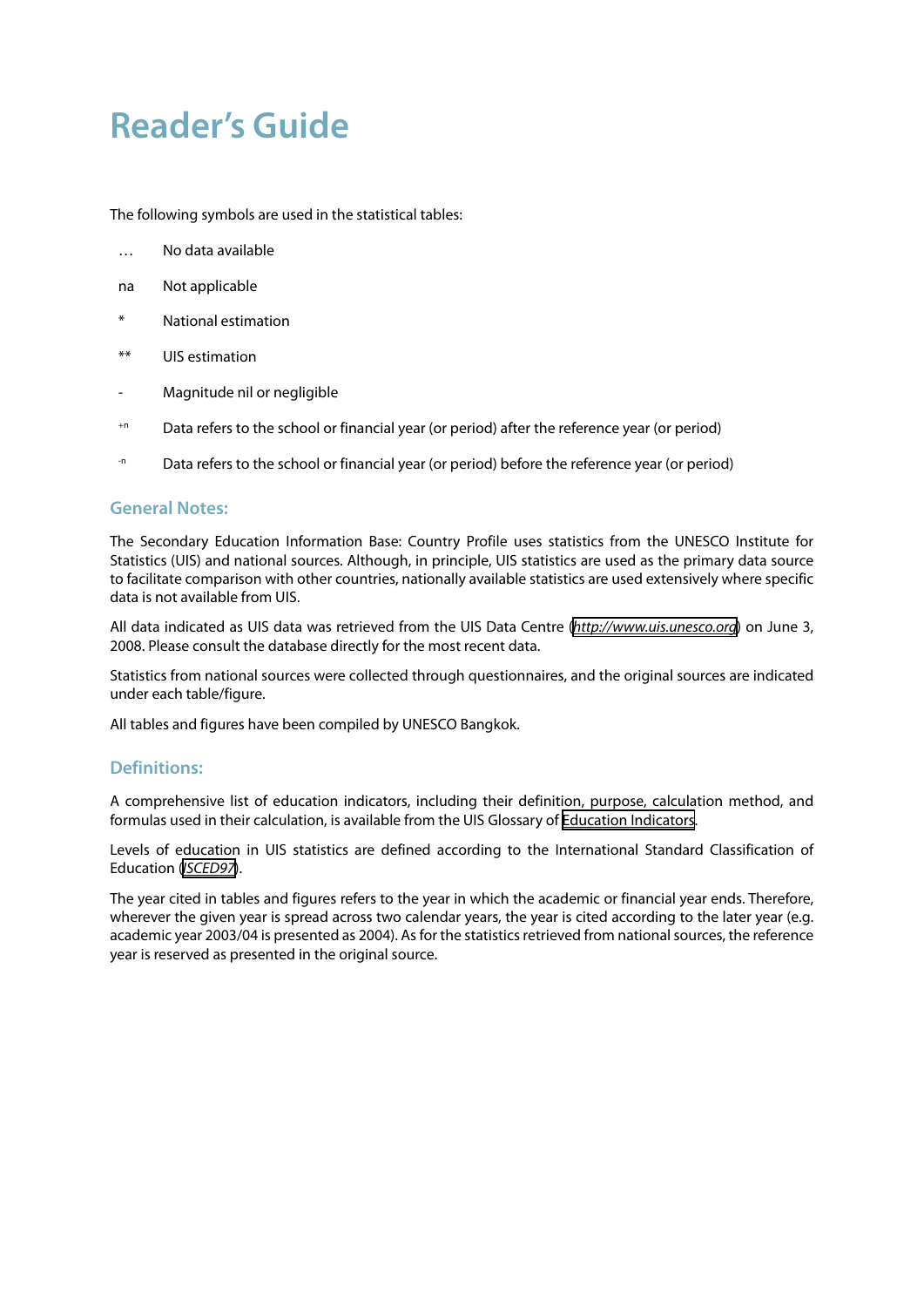## <span id="page-7-0"></span>**Abbreviations**

| <b>ACC</b>    | Accreditation Committee of Cambodia                               |
|---------------|-------------------------------------------------------------------|
| ADB           | Asian Development Bank                                            |
| BTC           | <b>Belgian Technical Cooperation</b>                              |
| <b>CIA</b>    | Central Intelligence Agency                                       |
| <b>EFA</b>    | <b>Education for All</b>                                          |
| EMIS          | <b>Education Management and Information System</b>                |
| <b>ESP</b>    | <b>Education Strategic Plan</b>                                   |
| GER           | <b>Gross Enrolment Ratio</b>                                      |
| GPI           | <b>Gender Parity Index</b>                                        |
| GSED          | <b>General Secondary Education Department</b>                     |
| IBE.          | International Bureau of Education                                 |
| <b>IIEP</b>   | International Institute for Educational Planning                  |
| JICA          | Japan International Cooperation Agency                            |
| <b>KHR</b>    | Cambodian Riel                                                    |
| <b>MOEYS</b>  | Ministry of Education, Youth and Sport                            |
| <b>MOLVT</b>  | Ministry of Labour and Vocational Training                        |
| NGO           | Non-governmental Organization                                     |
| <b>PAP</b>    | <b>Priority Action Program</b>                                    |
| <b>PPP</b>    | <b>Purchasing Power Parity</b>                                    |
| RTI           | Research Triangle Institute                                       |
| <b>SIDA</b>   | Swedish International Development Cooperation Agency              |
| TA            | <b>Technical Assistance</b>                                       |
| <b>TPR</b>    | Teacher-pupil Ratio                                               |
| <b>TVE</b>    | <b>Technical and Vocational Education</b>                         |
| UIS           | <b>UNESCO Institute for Statistics</b>                            |
| <b>UNICEF</b> | United Nations Children's Fund                                    |
| <b>UNESCO</b> | United Nations Educational, Scientific, and Cultural Organization |
| <b>USAID</b>  | United States Agency for International Development                |
| USD           | United States Dollar (currency)                                   |
| WB            | World Bank                                                        |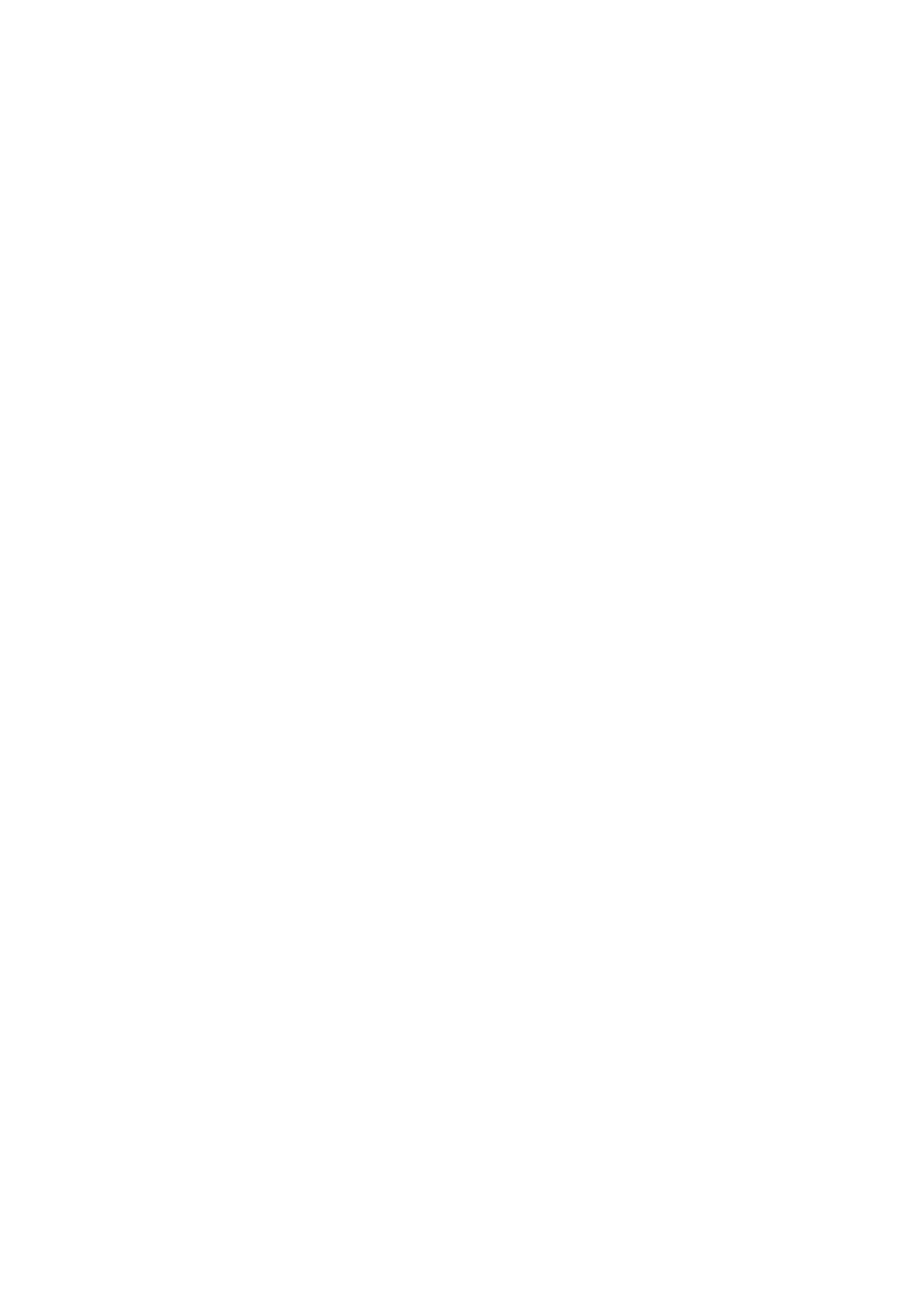## **Cambodia**

### <span id="page-9-0"></span>**1. Secondary Education at a Glance**

#### **1.1 Education System**



#### **Figure 1. Education Structure: Approximate Starting Age and Duration**

#### **1.2 Size of Schooling Sector**

#### **Table 1. School-aged Population, 2006**

|                 | School-aged<br>population | Ave. Annual Growth<br>Rate, 2001-2006 |                 | Enrolment | Ave. Annual Growth<br>Rate, 2001-2006 |
|-----------------|---------------------------|---------------------------------------|-----------------|-----------|---------------------------------------|
| Primary         | 2,113,463                 | $-0.88%$                              | Primary         | 2,582,250 | 1.21%                                 |
| Secondary       | 2.162.048                 | 1.19%                                 | Secondary       | 824,883   | 14.63%                                |
| Lower secondary | 1,124,012                 | 1.98%                                 | Lower secondary | 608,678   | 15.26%                                |
| Upper secondary | 1,038,036                 | $0.38\%$                              | Upper secondary | 216,205   | 12.97%                                |

*Source*: UNESCO Institute for Statistics. 2008.

#### **Table 3. Number of Teaching Staff (full and part-time), 2006**

|                 | Number of<br>teaching staff | Ave. Annual Growth Rate,<br>2001-2006 |
|-----------------|-----------------------------|---------------------------------------|
| Primary         | 51,212                      | 2.18%                                 |
| Secondary       | 29,237                      | 7.31%                                 |
| Lower secondary | 20,538                      | 5.56%                                 |
| Upper secondary | 8,699                       | 12.16%                                |

*Source*: UNESCO Institute for Statistics. 2008.

Note: Average annual growth rate was calculated by UNESCO Bangkok on the basis of UIS statistics.

#### **Table 2. Enrolment, 2006**

*Source*: UNESCO Institute for Statistics. 2008.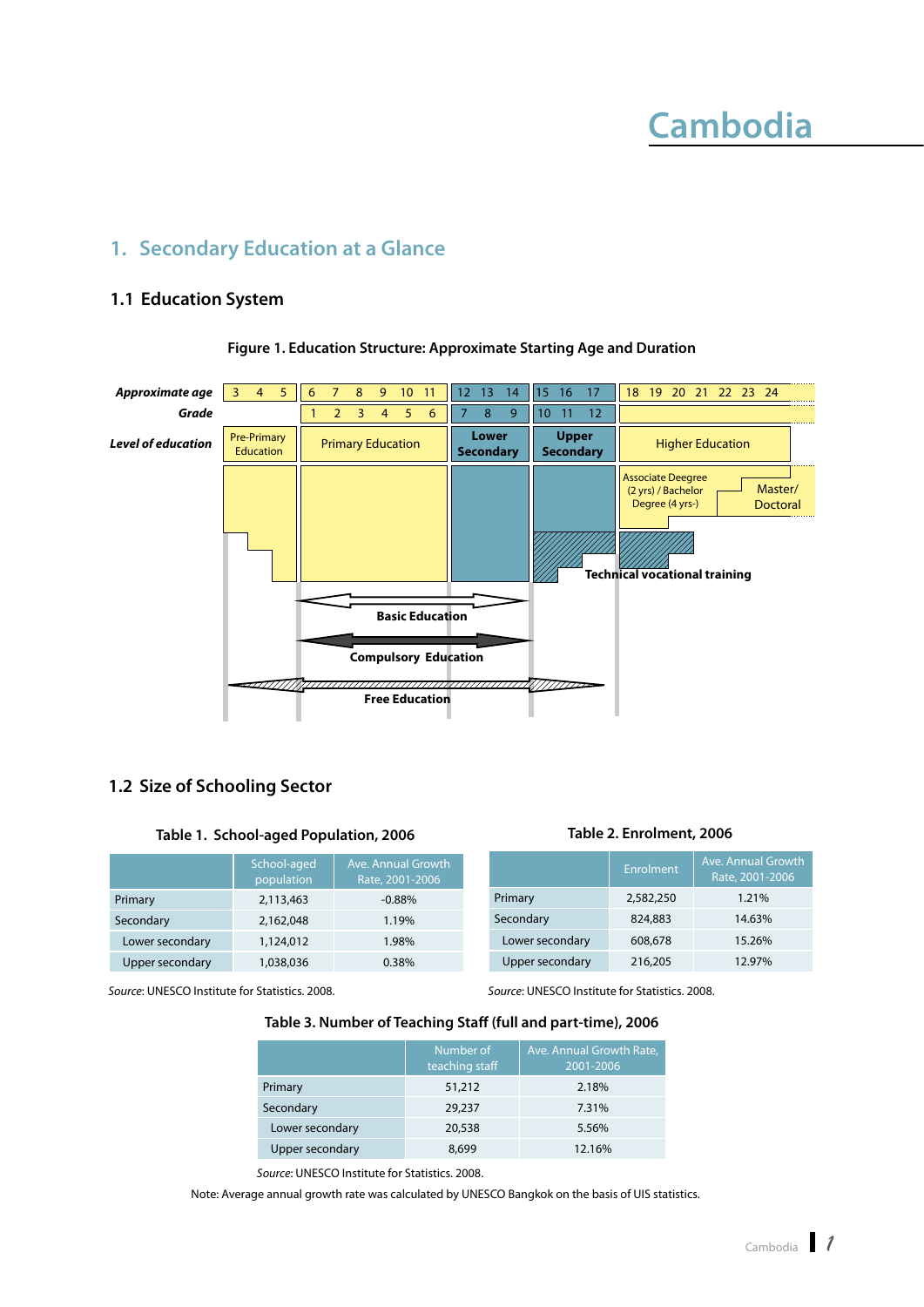<span id="page-10-0"></span>

*Source*: UNESCO Institute for Statistics. 2008.

Note: Secondary and upper secondary data from year 2006.

*Source*: UNESCO Institute for Statistics. 2008. Note: Secondary and upper secondary data from year 2006.

#### **1.3 Access and Participation**



**Figure 4. Change in GER by Level, 1970-2005**

*Source*: UNESCO Institute for Statistics. 2008. Note: Secondary data from year 2006.

|  |  |  | Table 4. GER in Secondary Education, 2006 |  |
|--|--|--|-------------------------------------------|--|
|--|--|--|-------------------------------------------|--|

|                 | <b>Total</b> | Male  | Female | <b>GPI</b> |
|-----------------|--------------|-------|--------|------------|
| Secondary       | 38.2%        | 42.6% | 33.6%  | 0.69       |
| Lower secondary | 54.2%        | 58.7% | 49.5%  | 0.84       |
| Upper secondary | 20.8%        | 25.2% | 16.4%  | 0.65       |

*Source:* UNESCO Institute for Statistics. 2008.

**Table 5. NER in Secondary Education, 2006**

|           | Total   | Male        | Female  | GPI       |
|-----------|---------|-------------|---------|-----------|
| Secondary | 30.8%** | $33.2\%$ ** | 28.3%** | $0.85***$ |

*Source*: UNESCO Institute for Statistics. 2008.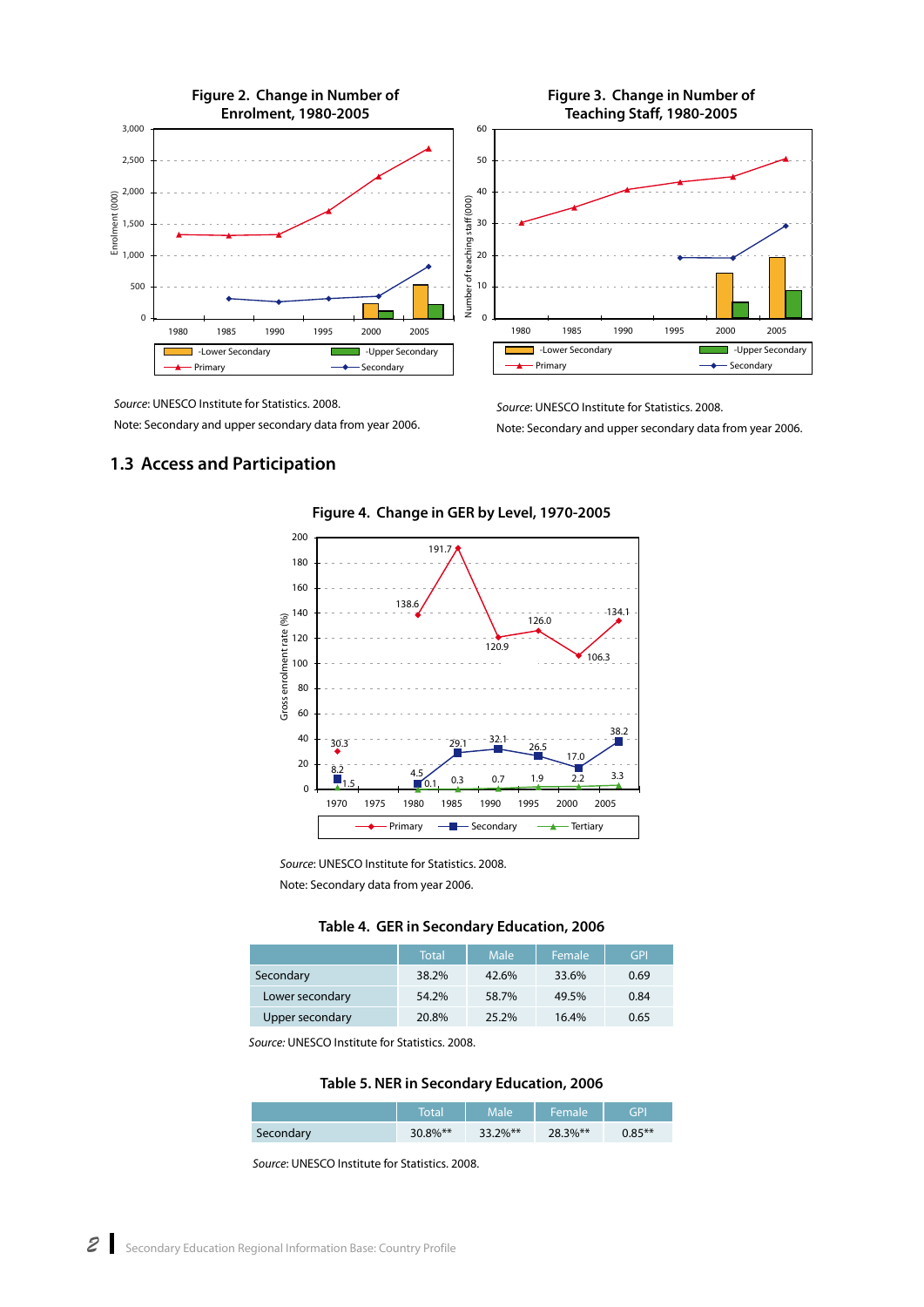#### <span id="page-11-0"></span>**1.4 Geographical Distribution of Access**



**Figure 5. GER by Province, 2005/06**

*Source*: EMIS, 2006

## **Figure 6. GER by Geographical Areas and Sex, 2005/06** Lower secondary **Letter Contact Secondary Upper secondary**

|             | Lower secondary |        | Upper secondary |        |
|-------------|-----------------|--------|-----------------|--------|
|             | Total           | Female | <b>Total</b>    | Female |
| Urban area  | 88.5%           | 81.3%  | 46.0%           | 40.9%  |
| Rural area  | 50.2%           | 45.2%  | 13.1%           | 6.9%   |
| Remote area | 17.8%           | 16.0%  | 0.7%            | 0.5%   |

*Source*: EMIS, 2006

Note: EMIS defines urban as the area where large towns and cities are located, remote as the area where communication with and transportation to the schools are difficult, and rural as the area categorized as neither.

#### **1.5 Student Progression**

#### **Table 6. Progression Indicators, 2006**

| Gross Primary Graduation Ratio <sup>(1)</sup>             | 75.9% |
|-----------------------------------------------------------|-------|
| Transition rate from Primary to Secondary (General) (1)   | 81.2% |
| Gross Enrolment Ratio in Total Secondary <sup>(1)</sup>   | 38.2% |
| Percentage of Repeaters in Total Secondary <sup>(1)</sup> | 2.6%  |
| Upper Secondary Gross Graduation Ratio <sup>(2)</sup>     | 77.6% |

*Source*: (1) UNESCO Institute for Statistics. 2008. (2) MOEYS.

#### **1.6 PTR and Average Class Size**

#### **Table 7. Pupil-teacher Ratio, 2006**

| Lower secondary | 29.6 |
|-----------------|------|
| Upper secondary | 24.9 |

*Source*: UNESCO Institute for Statistics. 2008.

#### **Table 8. Average Class Size, 2007**

| Lower secondary | 49.9 |
|-----------------|------|
| Upper secondary | 51.3 |

*Source*: EMIS, 2007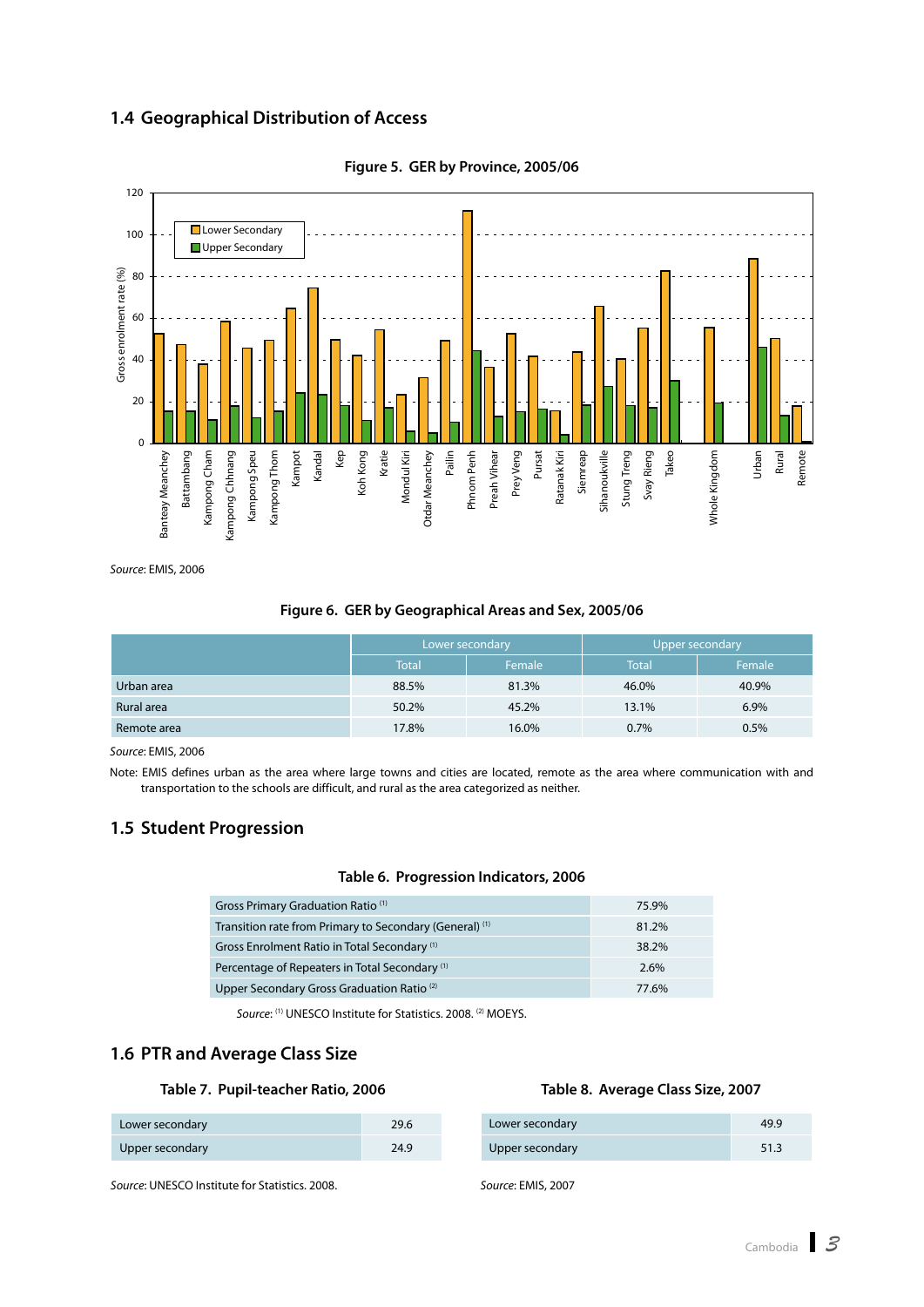### <span id="page-12-0"></span>**2. Institutional Context of Secondary Education**

#### **2.1 Education System**

The education system in Cambodia is divided into four levels: pre-school education, primary education, secondary education (lower and upper), and higher education. Pre-school education and early childhood programmes cater to children, generally, from the age of three to five years old. They are provided on an ad-hoc basis where space and staff are available. Six years of primary education and three years of lower secondary education make up the country's basic education provision. After the completion of lower secondary education, students have the option of continuing to upper secondary education or of entering secondary-level vocational training programmes offered by the Ministry of Labor and Vocational Training (MOLVT). After completing upper secondary education, students can either enter vocational training (which lasts for one to three years depending on the programmes) or universities (which offer two-year associate degree programmes, four-year bachelor's degree programmes, and seven-year medical programmes). The Non-formal Education Department of the MOEYS plays an important role in providing literacy and life skill programmes, as well as short-term vocational training to school dropouts and adults. The department provides such programmes all over the country in cooperation with both local and international organizations.

Although there are no official documents defining compulsory education in Cambodia, the Constitution stipulates that the State has the duty to provide primary and secondary education to all citizens. This stipulation has been referred to in a number of policy documents with some modifications, most remarkably the inclusion of the word "free".

(See *Figure 1 Education Structure: Approximate Starting Age and Duration* on page 1.)

#### **2.2 Legislative Framework and Key Policy Documents**

#### *The Constitution of the Kingdom of Cambodia (1993)*

The Constitution of the Kingdom of Cambodia, adopted in 1993, includes a number of articles regarding education. Article 68 of the Constitution reads "the State shall provide Primary and Secondary Education to all citizens in public school", recognizing the rights of citizens to opportunity of education and education of quality through a provision of standardized system. Furthermore, the implementing agencies have rights to adjust contents, pedagogy and foreign languages to maximize the quality of the education delivered. Article 68 also mandates the State to control public and private schools at all levels.

#### *Policy of the Ministry of Education, Youth and Sport (1996)*

The policy of the Ministry of Education, Youth and Sport (MOEYS) focuses on four broad policies from which several other sub-policies or strategies have been developed in order to achieve these broad policies. These key policies were first published in 1996 and have been republished every year in the Chart of Education Indicators, an annual publication by the Department of Planning, MOEYS, which presents a summary of education statistics and indicators. While the format and content of the chart are modified every year, the section on MOEYS's policy has remained unchanged since 1996: (1) to universalize nine years of basic education and develop opportunities for functional literacy; (2) to modernize and improve the quality of education through effective reform; (3) to link education/training with the labour market and society; and (4) to rehabilitate and develop the youth and sport sub-sector.

#### *Education for All: National Plan 2003-2015 (2003)*

The National Plan of Education for All spells out comprehensive technical and financial plans focusing on (a) gender responsive strategies, (b) early childhood care and development, (c) formal basic education, and (4) non-formal education and adult literacy. The plan focuses on both quantity expansion and quality/relevance of the programmes.

Specific to lower secondary education, which is considered the last stage of Cambodia's basic education programme, the plan focuses on coverage, quality and efficiency. Some of the strategies include scholarship schemes for the rural poor to increase the transitional rate from primary to lower secondary; capacity-building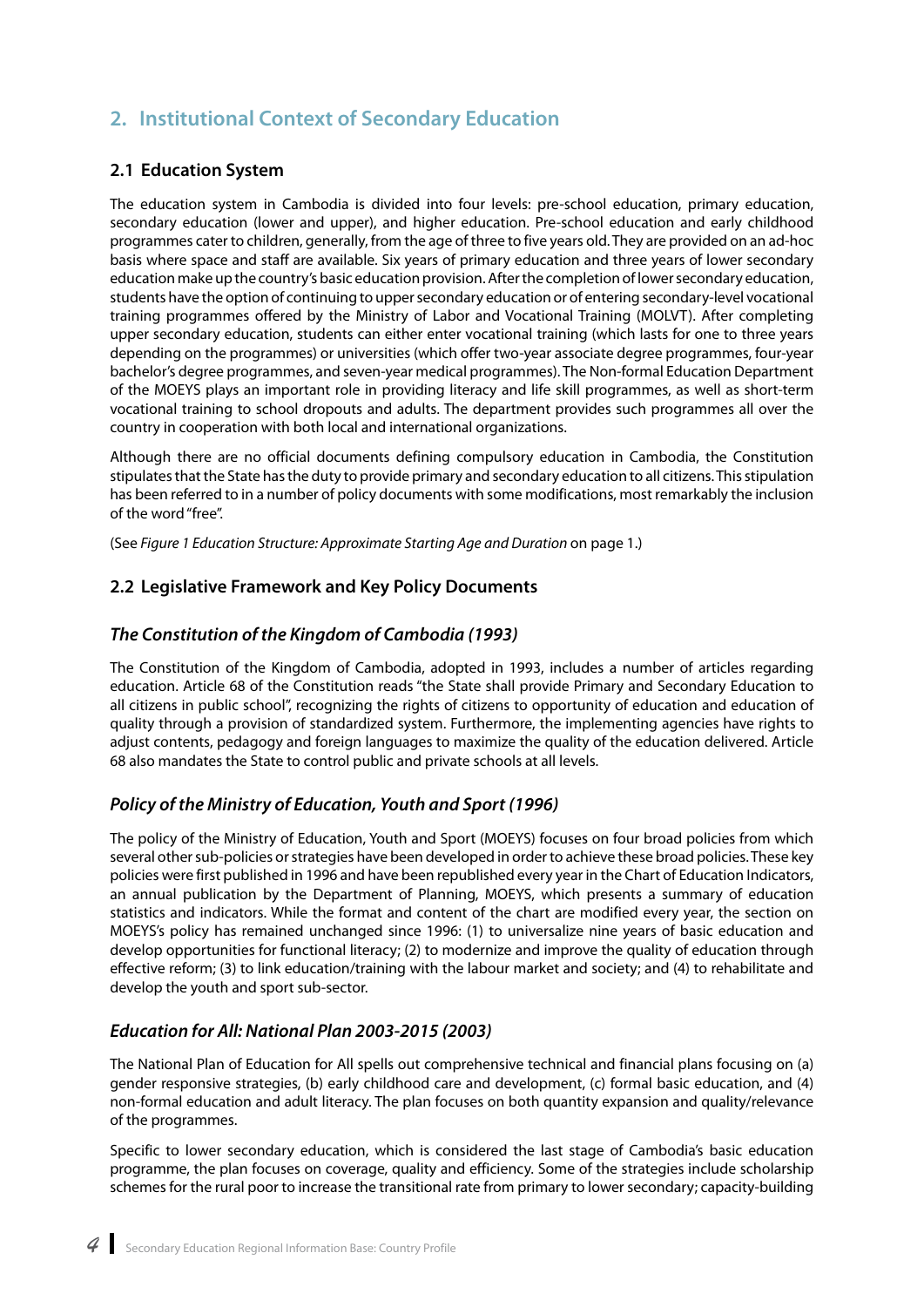<span id="page-13-0"></span>of both teaching and non-teaching staff through pre-service and in-service training, and monitoring of learning outcomes.

#### *Education Strategic Plan 2006-2010 (2005)*

The Education Strategic Plan (ESP) was developed as part of the National Development Policies and Priority. A number of key messages are spelled out in the plan, including (1) the MOEYS vision to establish and develop Cambodia's human resources (emphasizing high quality and ethics) in order to develop a knowledge-based society within the country; and (2) the mission of MOEYS to lead, manage, and develop the education, youth and sport sector, responding to the socio-economic and cultural decentralization.

This working document focuses on three areas, namely, equitable access to education services; quality and efficiency of education services; and institutional development that accentuates capacity-building for decentralization.

Specific to lower secondary education, the ESP identifies the following objectives: (1) reduce access barriers for students, (2) improve quality and efficiency (3) increase Grade 7-9 survival rates and Grade 10 transition rates through scholarship programmes, strengthened teaching/learning capacity and an examination system, and (4) introduce minimum standards for student performance. As for upper secondary education, similar policies are applied to ensure that an increased number of students (especially those from rural poor areas) have access to upper secondary education and beyond.

The ESP also sets detailed quantified targets for selected indicators. In terms of access, it aims to achieve by 2009/10 the GER of 50% for lower secondary education nationwide (60% for urban areas, 50% for rural areas, and 40% for remote areas) and a completion rate of 75%. As for upper secondary, it sets 28% GER by the same period as a target. The transition rate from primary to lower secondary education should reach 97%, and from lower secondary to upper secondary achieve 98%.

#### **2.3 Administrative Structure**

As in many other countries throughout the region, the education system in Cambodia is organized hierarchically.

**Ministry of Education, Youth and Sport (MOEYS):** is at the highest level of government in terms of governing, delivering, monitoring and deciding educational services/issues. In terms of secondary education, the General Secondary Education Department (GSED) of MOEYS fulfills its role through its specialized departments, provincial departments of education, district offices of education, and research and training centers. The GSED also has several technical offices to oversee the smooth flow and function of secondary education.

**Provincial Departments of Education:** act as the MOEYS secretariat and are responsible for the following tasks: (1) to support the Ministry in implementing education policies, (2) to provide reports of all implemented activities, (3) to prepare and submit plans for further development of secondary education, such as school renovation/construction, (4) to provide statistics and indicators of schools, staff and students, (5) to manage educational staff issues and deployment within the province and (6) to provide technical support in teaching, preparing materials and effecting inspections. The General Secondary Office of the Department plays a role in bridging secondary education schools and the General Secondary Education Department at the ministry level.

**District Offices of Education**: are technical implementing bodies. Their main role is to make sure that education policy and strategy intervention are implemented at the school level. Staff members at the district levels coordinate the flow and delivery of education from national and provincial levels to the school level. As concerns secondary education, the District Office of Education is responsible mainly for administrative issues and the coordination of work.

Schools also play very important roles, especially in making school development plans and school annual plans. These roles reflect the country's decentralization reform in education.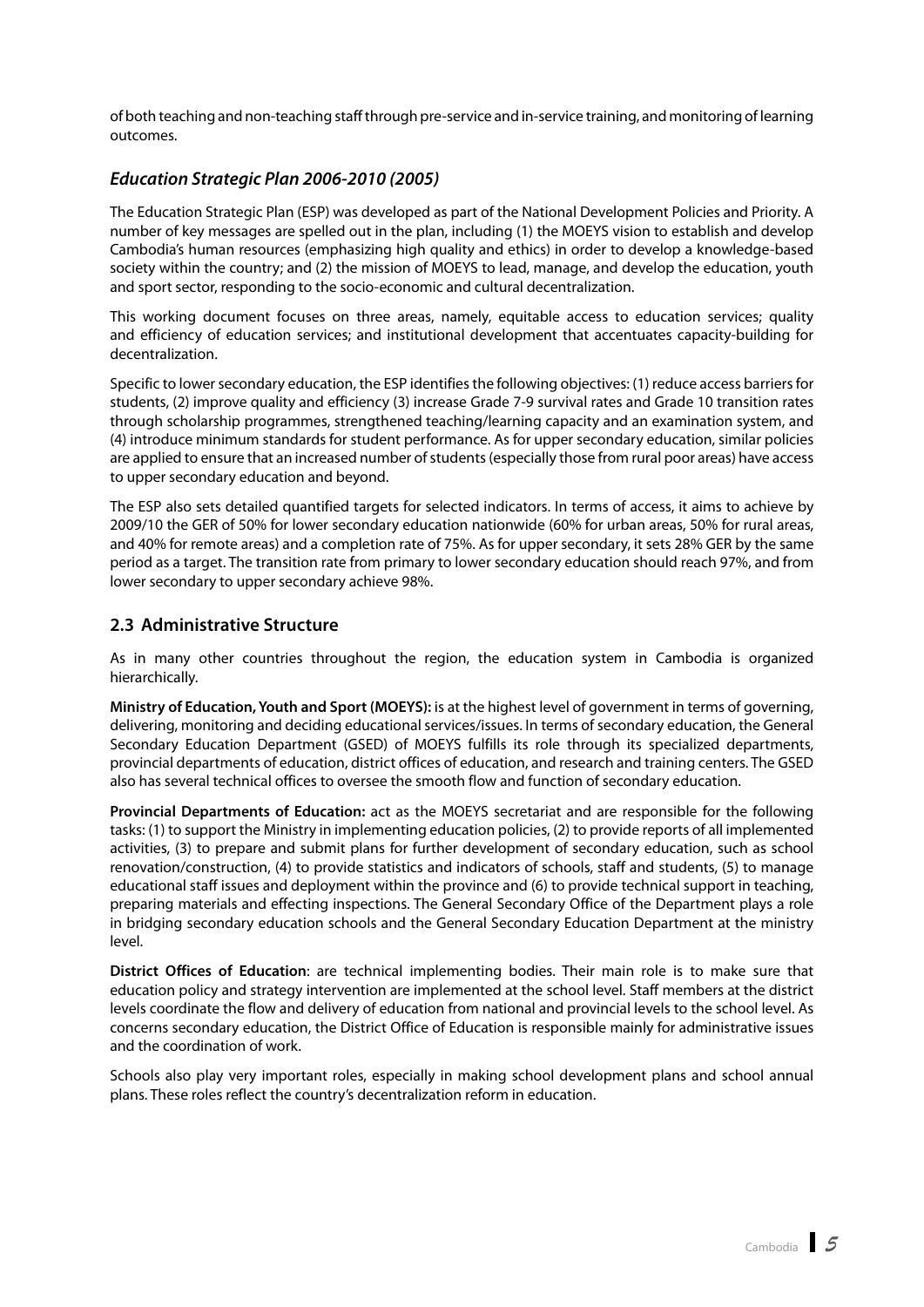

<span id="page-14-0"></span>

The following governmental offices/departments are responsible for different functions of secondary education management:

| <b>Functions</b>                     | Responsible body                                                                       |
|--------------------------------------|----------------------------------------------------------------------------------------|
| General secondary education          | Office of Secondary Education, GSED, MOEYS                                             |
| TVE at the secondary level           | Office of Technical and Vocational Training, Ministry of Labor and Vocational Training |
| Private education                    | Office of Secondary Education, GSED, MOEYS                                             |
| Personnel management and development | Personnel Department, MOEYS; General Secondary Education Department, MOEYS             |
| Teacher development and training     | Department of Teacher Training, MOEYS                                                  |
| Curriculum development and research  | Pedagogical Research Department, MOEYS                                                 |
| Learning assessment                  | <b>General Secondary Education Department, MOEYS</b>                                   |
| Examination                          | Office of Examination, GSED, MOEYS                                                     |
| Material/textbook distribution       | Material and State Assets Department, MOEYS                                            |
| Planning and financing               | Office of Planning, GSED, MOEYS                                                        |
| <b>Budgeting</b>                     | Office of Finance, GSED, MOEYS                                                         |
| <b>EMIS</b>                          | Department of Planning<br>Office of Planning of the Department of Secondary Education  |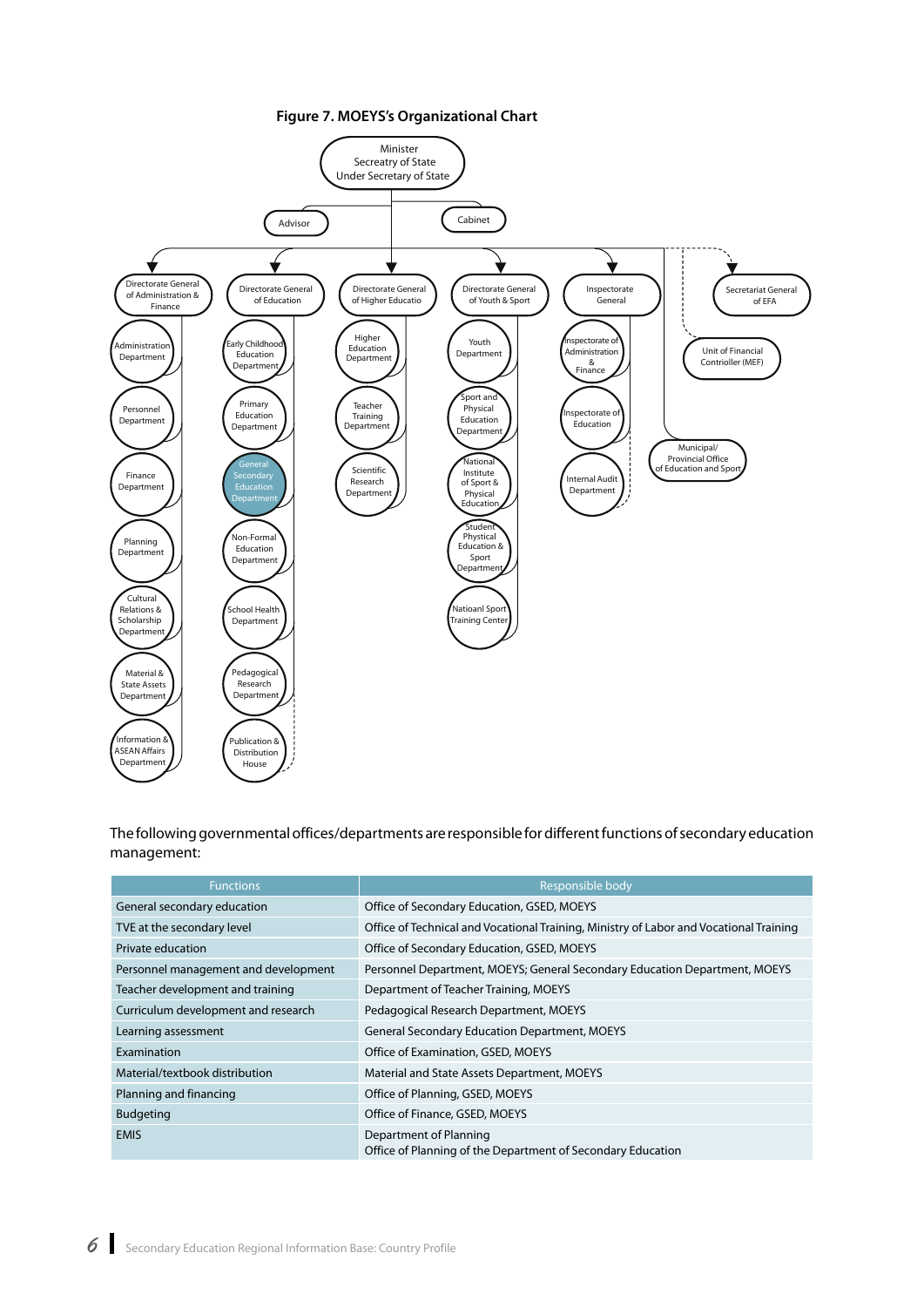#### <span id="page-15-0"></span>**2.4 Financing**

The national education budget derives from several different sources, including central government funding; non-governmental (private) funding and investment; foreign loans, technical assistance and grants; and local revenues generated by each school and community. While the budget from the central government is mainly used for wage-related recurrent expenses, other operational budget support called Programme-based Budgeting is used to provide financial support to secondary school students. The fund for the programme is mostly financed by external donors, although a small portion is covered by governmental and community contributions.

Fiscal year is January 1 – December 31. School year is October 1 – July 31.

#### **Table 9. Public Expenditure on Education, 2004**

| As % of GDP                      | 1.74%                  |
|----------------------------------|------------------------|
| As % of total govt. expenditure  | $\cdots$               |
| Per pupil as % of GDP per capita |                        |
| Primary education                | $6.88\%$ <sup>-3</sup> |
| Secondary education              | $6.37\%$ <sup>-3</sup> |
| Tertiary education               | 43.79%-3               |
|                                  |                        |

*Source*: UNESCO Institute for Statistics. 2008.

#### **Table 10. Public Expenditure on Education as % of National Budget, 2000-2007**

| 2000  | 2001  | 2002  | 2003  | 2004  | 2005  | 2006  | 2007  |
|-------|-------|-------|-------|-------|-------|-------|-------|
| 13.9% | 17.6% | 18.2% | 18.3% | 19.8% | 18.5% | 18.3% | 19.2% |

*Source*: MOEYS. 2001, 2002, 2003, 2004, 2005, 2006 and 2007.

#### **Figure 8. Resource Allocation by Level as % of Total Education Expenditure, 2001**



*Source*: UNESCO Institute for Statistics. 2008.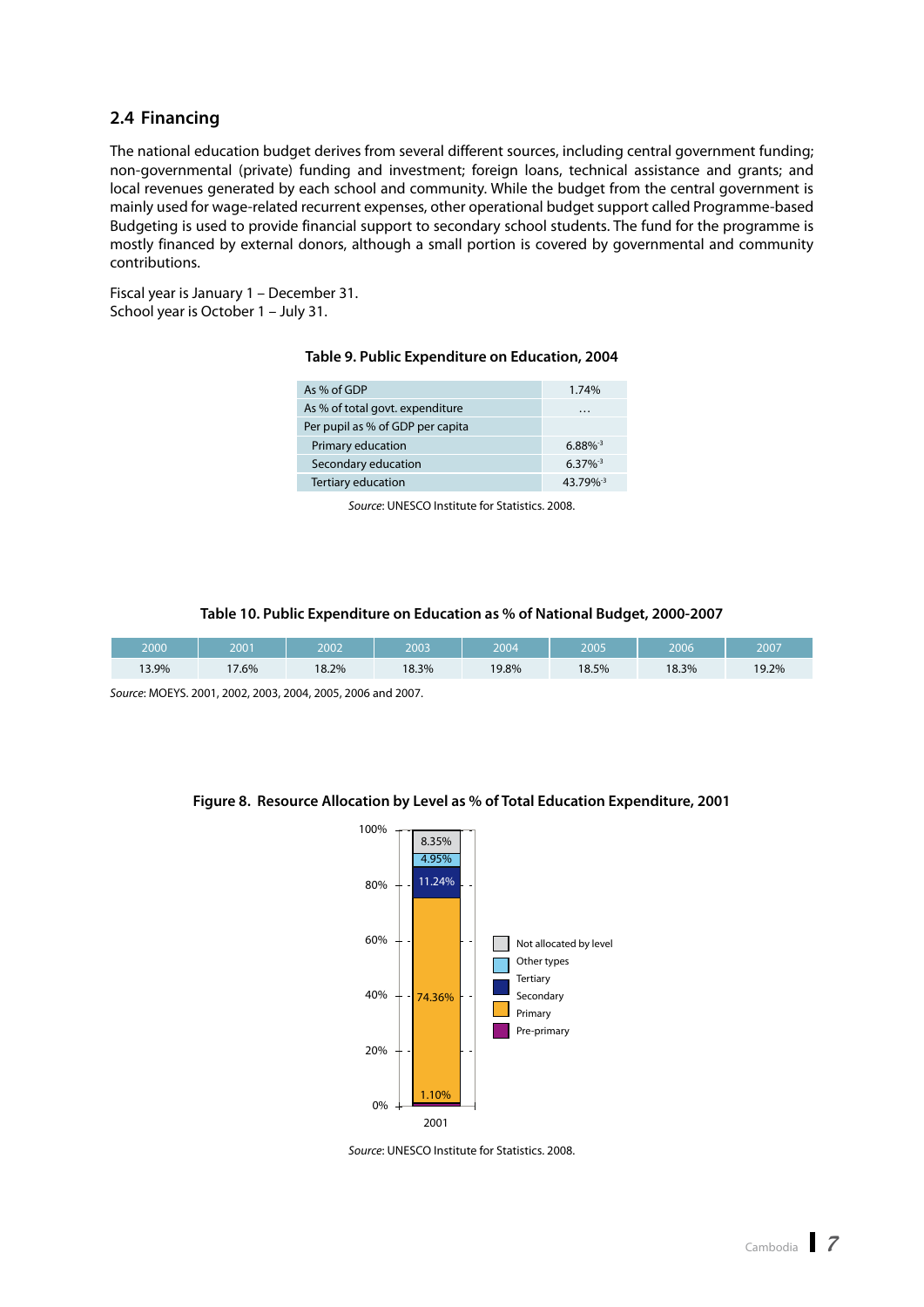### <span id="page-16-0"></span>**3. General Secondary Education**

#### **3.1 Types of Schools**

In Cambodia, there are general lower and upper secondary schools under the authority of the Ministry of Education, Youth and Sports, and Buddhist lower and upper secondary schools under the authority of the Ministry of Cult and Religious Affairs. As for general secondary education, the provincial offices of education take charge of upper secondary schools, while the district offices of education oversee the lower secondary schools. In terms of types of institutions within general secondary schools, two broad types exist: colleges and lycées. While the majority of colleges cater only to lower secondary education separately and independently from upper secondary education, and lycées cater to upper secondary education, the distinction between the two types by levels or grades offered cannot be clearly made. Some colleges offer lower and upper secondary education together under the same institutional setting and share both physical and human resources.

#### **Table 11. Types of Secondary Schools and Administrative Authority, 2005/06**

| Grade                            |    |  |   |   |    | Administrative | Number of |    |              |                     |
|----------------------------------|----|--|---|---|----|----------------|-----------|----|--------------|---------------------|
|                                  | 67 |  | 8 | 9 | 10 | 11             | 12        | 13 | authority    | <b>Institutions</b> |
| Lower secondary schools          |    |  |   |   |    |                |           |    | <b>DOE</b>   | 670                 |
| Buddhist lower secondary schools |    |  |   |   |    |                |           |    | <b>MOCRA</b> | 26                  |
| Upper secondary schools          |    |  |   |   |    |                |           |    | <b>POE</b>   | 911                 |
| Buddhist upper secondary schools |    |  |   |   |    |                |           |    | <b>MOCRA</b> | 10                  |

*Source*: EMIS, 2006.

Note: MOCRA = Ministry of Cult and Religious Affairs; POE = Provincial Office of Education; DOF = District Office of Education

|                             | Institutions other than the Buddhist schools | <b>Buddhist schools</b> |
|-----------------------------|----------------------------------------------|-------------------------|
| Grade 7                     | 268,087                                      | 1,493                   |
| Grade 8                     | 186,223                                      | 1,279                   |
| Grade 9                     | 134,023                                      | 1,054                   |
| Lower secondary level total | 588,333                                      | 3,822                   |
| Grade 10                    | 89,383                                       | 761                     |
| Grade 11                    | 57,536                                       | 628                     |
| Grade 12                    | 58,006                                       | 474                     |
| Upper secondary level total | 204,925                                      | 1,423                   |

#### **Table 12. Enrolment by Grade and Level, 2005/06**

*Source*: EMIS, 2006.

#### **3.2 Admission Requirements**

Decisions regarding admission to lower secondary education are made by the provincial and district offices of education, based on an assessment of a student's performance in the last grade of primary schooling (Grade 6). Performances are assessed through monthly tests and two semester examinations, and students are required to score a minimum of 50% in order to be admitted into lower secondary schools.

As for admission to upper secondary education, students are required to take the national entrance examination. The contents of the examination papers and the schedule are decided at the ministry level, and the provincial office makes the necessary arrangements, including the mobilization of invigilators, preparation of examination rooms, administration, and marking of the examination. The offices also make pass/fail decisions based on MOEYS criteria.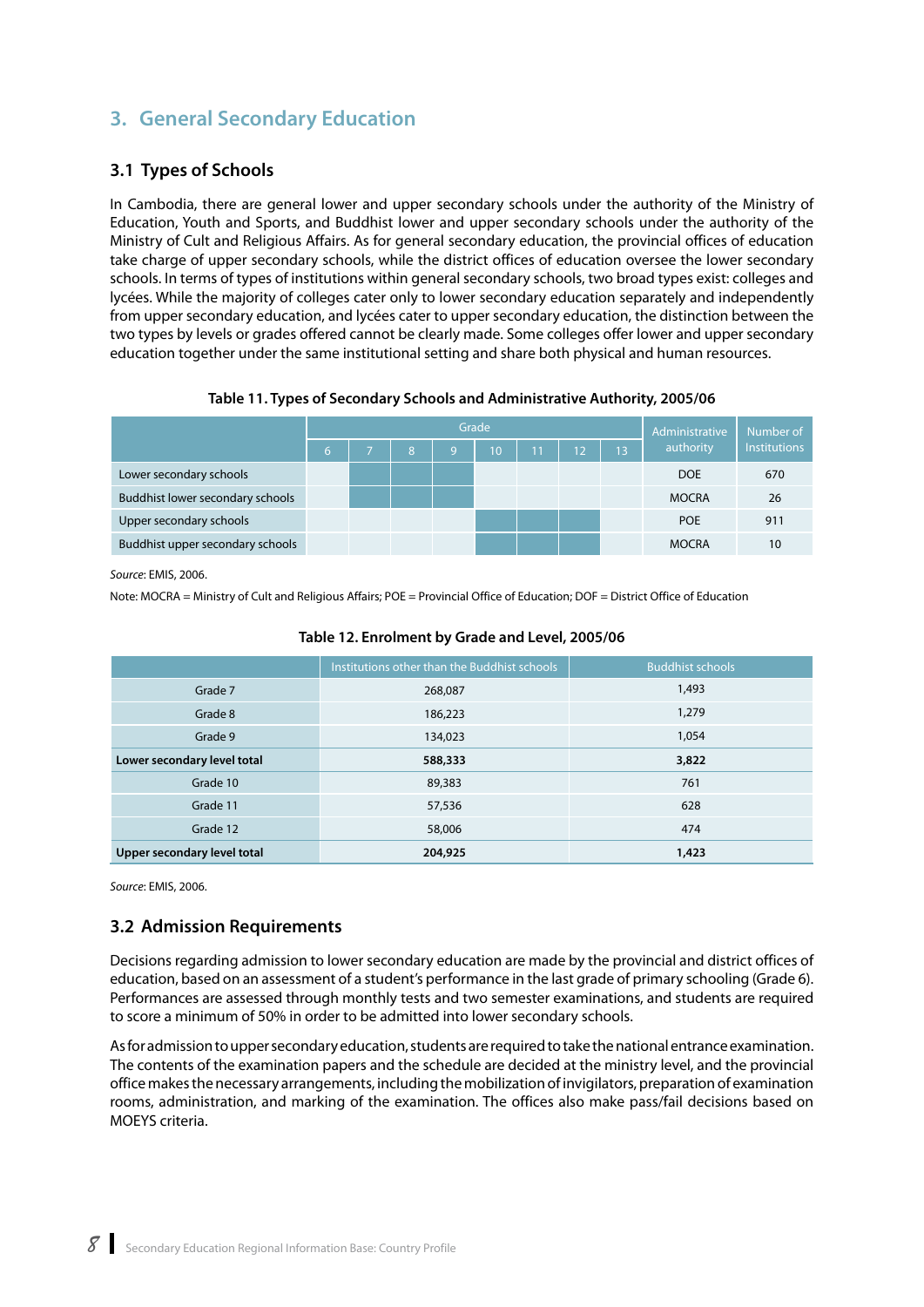#### <span id="page-17-0"></span>**3.3 Student Assessment and Promotion**

#### *Annual Promotion*

Student promotion from a lower to higher grade in secondary education, except for Grade 9 and 12, is based on the results of a series of assessments conducted throughout a year. Teachers conduct quizzes, oral tests, monthly tests, and semester exams, and students must gain at least 50% out of the maximum performance of 100%. Attendance is also used as promotion criteria. Students must not be absent for more than 20 days without reported leaves or 60 days with reported leaves. The provincial offices of education make final decisions regarding a student's promotion.

|            |         | Lower Secondary |         | <b>Upper Secondary</b> |                          |          |  |
|------------|---------|-----------------|---------|------------------------|--------------------------|----------|--|
|            | Grade 7 | Grade 8         | Grade 9 | Grade 10               | Grade 11                 | Grade 12 |  |
| Both sexes | .76%    | 1.58%           | 5.06%   | 1.08%                  | 0.84%                    | 8.83%    |  |
| -male      | 2.32%   | 1.97%           | 6.29%   | 1.38%                  | 1.04%                    | 10.52%   |  |
| -female    | 1.13%   | 1.11%           | 3.35%   | 0.63%                  | $\overline{\phantom{a}}$ | 6.08%    |  |

#### **Table 13. Percent of Repeaters by Grade and Sex, 2006**

*Source*: UNESCO Institute for Statistics. 2008.

#### **Table 14. Percent of Repeaters by Grade and Geographical Areas, 2005/06**

|              |         | <b>Lower Secondary</b> |         | <b>Upper Secondary</b> |          |          |  |
|--------------|---------|------------------------|---------|------------------------|----------|----------|--|
|              | Grade 7 | Grade 8                | Grade 9 | Grade 10               | Grade 11 | Grade 12 |  |
| Urban area   | 3.63%   | 2.54%                  | 5.93%   | 1.42%                  | 1.13%    | 5.08%    |  |
| Rural area   | 1.24%   | 1.27%                  | 4.71%   | 0.80%                  | 0.65%    | 12.03%   |  |
| Remote area  | 0.56%   | 1.54%                  | 3.18%   | 3.40%                  | 1.15%    | na       |  |
| <b>Total</b> | 1.77%   | 1.59%                  | 5.09%   | 1.08%                  | 0.88%    | 8.37%    |  |

*Source*: EMIS, 2006.

#### *Graduation*

Procedure to graduate from lower secondary education is the same as that to enter the first grade of upper secondary education. When students pass the lower secondary school leaving examination, they are automatically granted a certificate that allows them to enter into upper secondary school (Grade 10). Those who do not wish to continue to upper secondary education can also use the certificate to enter vocational training, which requires the successful completion of lower secondary schooling.

In order to graduate from upper secondary schools, students are assessed based on the scores earned at Grade 12, the final grade of upper secondary education, and the score of the national examination. Generally, the score for Grade 12 is marked on a 0-100 point scale, whereas the national examination ranges from 0-575. Students need to score a minimum of 337 points (50% of the total) in order to be considered eligible for graduation.

The two school leaving examinations at the end of Grade 9 and 12 are administered by the Office of Examination, GSED. However, all decisions regarding the preparation of the examination are made at the departmental level.

#### **Table 15. Progression of Graduates (Upper Secondary), 2005/06**

| Higher education institutions | 85% |
|-------------------------------|-----|
| -Public institutions          | 9%  |
| -Private institutions         | 76% |

*Source*: EMIS, 2006.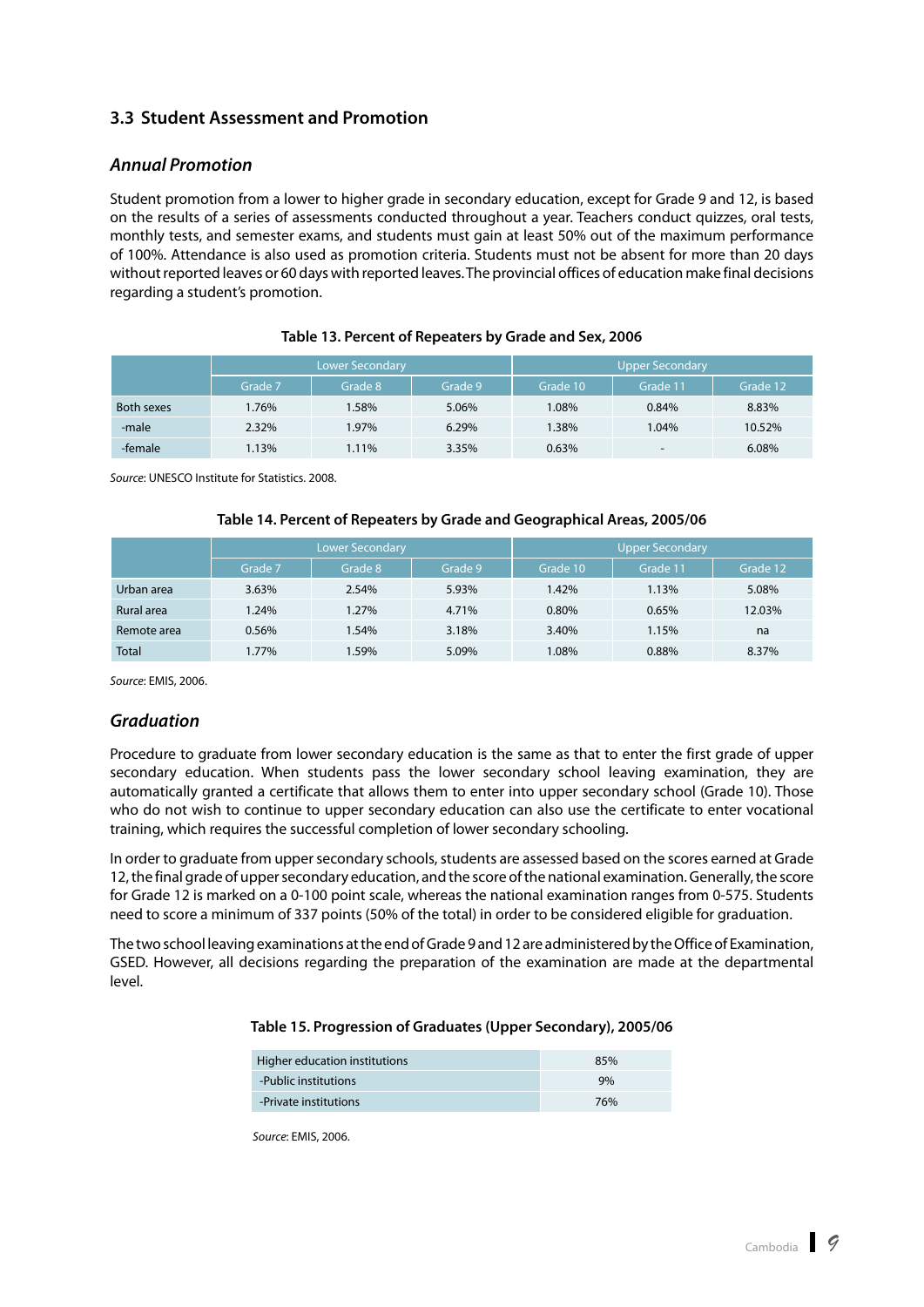<span id="page-18-0"></span>



*Source*: EMIS, 2005.

#### **3.4 Tuition**

Although free schooling is not stated in the law, both lower and upper secondary education are provided free of charge throughout the country. In order to ensure that disadvantaged groups have access to education, start-up fees (which used to be charged for each student) were cancelled when the Priority Action Programme (PAP) was introduced.

#### *Support Programmes*

The Priority Action Programme was introduced in 2000 as a pilot project in the primary schools of 10 provinces. In 2001, PAP expanded its coverage to all provinces/towns and all levels of education in order to lessen the financial burden on families and to ensure access to secondary schooling. Upon introducing the programme, the government cancelled start-up fees, which used to be "the norm" for secondary level institutions. The PAP fund also provides operational funds to schools and scholarships to poor students, especially those from rural areas. The PAP was shifted to PB (programme-based budget) from 2007/08 academic year.

In addition, there are a number of international development agencies that provide scholarships, especially to lower secondary schools. The Japan Fund for Poverty Reduction, in conjunction with the Asian Development Bank (ADB), provides scholarships to lower secondary students, especially to girls. Belgium Technical Cooperation also provides scholarships that give preference to girls.

Local NGOs operating in certain provinces offer scholarship support, as well.

#### **3.5 Curriculum**

The current curriculum for both lower and upper secondary education was developed and approved by the MOEYS in 1997. Textbooks are prepared and published at the central level, and distributed to schools all over the country free of charge. In order to increase the curriculum's relevance, a life skills subject has been designed, covering a broad range of skills. The local district office of education and relevant school(s) can work together to choose which topics to cover and to teach within the subject, depending on the needs of the school in each area.

The objectives of the lower secondary curriculum are to provide all students with a breadth of knowledge and skills: Khmer language, mathematics, sciences, social studies, life skills, learning skills, and vocational education. The curriculum also addresses personal development necessary to enable students to contribute as productive members of Cambodian society and be able to either study further in upper grades or participate in vocational and technical training.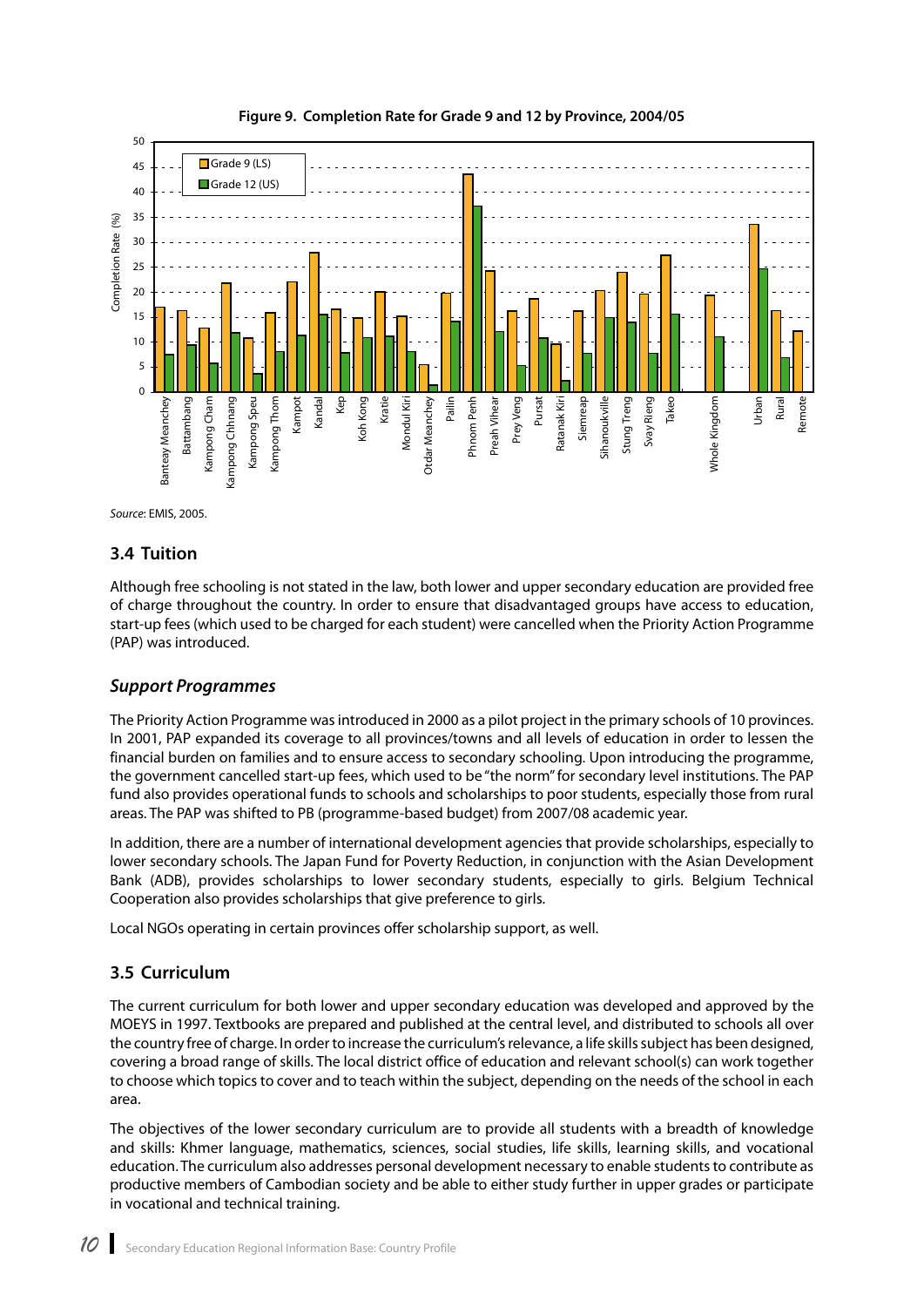<span id="page-19-0"></span>The upper secondary curriculum aims to provide students with: more advanced knowledge of Khmer literature and mathematics; a deeper knowledge of national identity and more complex understanding of morality and civic responsibility; everyday life skills that enable participation in community life and society; a broader understanding of the natural world and scientific principles; and high communicative competence in foreign languages.

#### **Table 16. Statutory School-opening Days and Teaching Weeks per Year, and Teaching Hours per Week**

|                 | School opening days per year | Teaching weeks per year | Teaching hours per week |
|-----------------|------------------------------|-------------------------|-------------------------|
| Lower secondary | 231 days                     | 38 weeks                | 16 hours                |
| Upper secondary | 231 days                     | 38 weeks                | 16 hours                |

More comprehensive and detailed description of the curriculum is available from IBE's World Data on Education database at:<http://www.ibe.unesco.org/countries/WDE/WorldDataE.htm>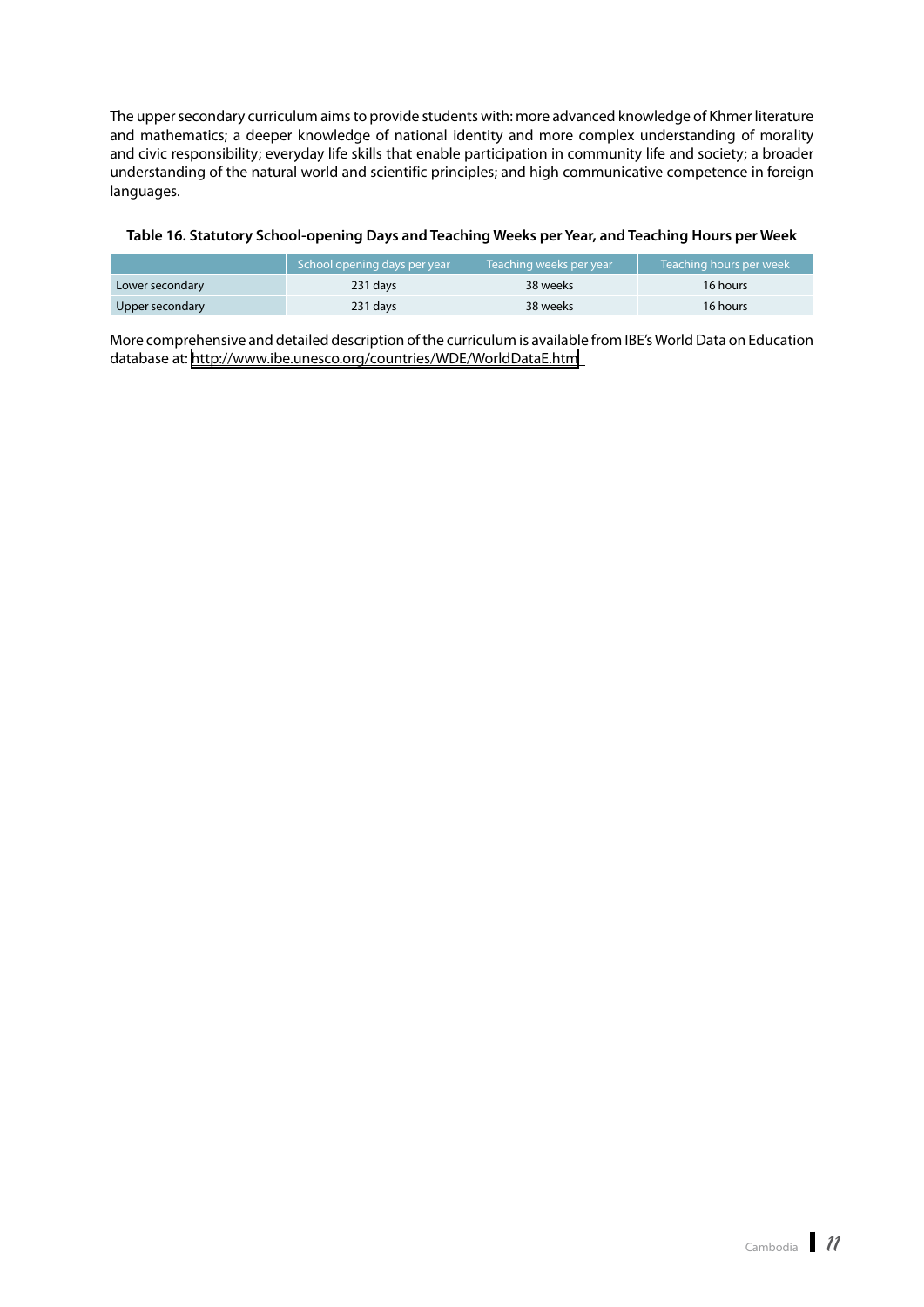### <span id="page-20-0"></span>**4. Private Education**

Although private schools have been expanded progressively in recent years in Cambodia, the majority of them only offer education at the primary level, and private provision of education at the secondary level is still very limited.

In order to maintain equivalency with public schools in terms of issuance of certificates, MOEYS regulations require private schools to conform to certain requirements, including nationally standardized curriculums, teacher recruitment, assessment and examination. However, the use of nationally developed textbooks can vary from school to school, and teachers are paid independently from the salary scale set forth by the government. Although the Education Law (in draft as of June 2007) stipulates that it is the State's duty to support the involvement of both public and private institutions in the provision of education, private schools do not receive any governmental subsidies or in-kind contributions at present.

|                 | 2003    |                          |         | 2004                     | 2005    |                          |
|-----------------|---------|--------------------------|---------|--------------------------|---------|--------------------------|
|                 | General | <b>TVE</b>               | General | <b>TVE</b>               | General | TVP                      |
| Lower secondary | 0.36    | $\overline{\phantom{a}}$ | 0.41    | $\overline{\phantom{a}}$ | 0.31    | $\overline{\phantom{0}}$ |
| Upper secondary | 0.22    | $\overline{\phantom{0}}$ | 0.28    | $\overline{\phantom{0}}$ | 0.43    |                          |

*Source*: UNESCO Institute for Statistics.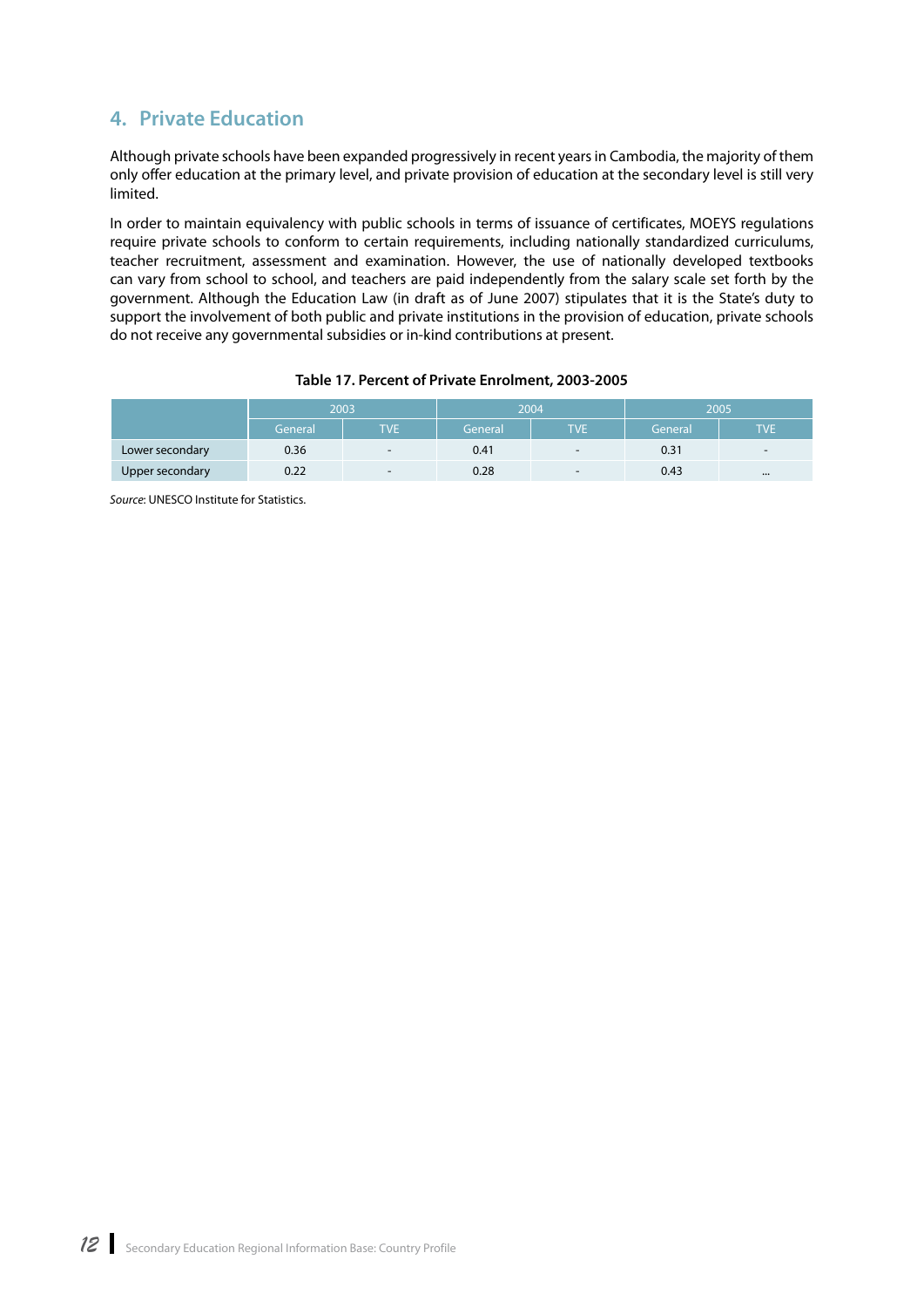## <span id="page-21-0"></span>**5. Secondary-Level Technical and Vocational Education**

Technical and vocational education and training (TVET) programmes, which used to be under the authority of MOEYS, were transferred to the Ministry of Labour and Vocational Training (MOLVT) when the Ministry was established in 2004. Strategies for TVET were developed in 1999, which encouraged private sector participation in providing a large range of programmes and activities.

Programmes are offered at different levels (see Levels of TVE below) in a wide variety of areas, including Vehicle Repairing, General Mechanics, Computer Technology, Agricultural Mechanics, Electricity, Electronics, Repairing of Cooling Mechanics, and Civil Engineering.

For the 2005/06 academic year, a total of 42,212 students (of which 15,826 or 37.5% were female) was enrolled in TVET under 40 public and 170 private technical and vocational training institutions (MOLVT. 2006).

|                     | 2000                     | 2001                     | 2002                     | 2003                     | 2004                     | 2005                     | 2006    |
|---------------------|--------------------------|--------------------------|--------------------------|--------------------------|--------------------------|--------------------------|---------|
| Secondary education | 2.3%                     | 2.0%                     | .9%                      | 2.6%                     | $2.4\%$ **               |                          | $3.2\%$ |
| - Lower secondary   | $\overline{\phantom{0}}$ | $\overline{\phantom{0}}$ | $\overline{\phantom{0}}$ | $\overline{\phantom{0}}$ | $\overline{\phantom{0}}$ | $\overline{\phantom{a}}$ | 2.8%    |
| - Upper secondary   | 6.9%                     | 6.9%                     | $7.2\%$                  | 10.2%                    | $9.1\%$ **               | $\cdots$                 | 4.2%    |

#### **Table 18. Percent of Enrolment in TVE Programmes, 2000-2006**

*Source*: UNESCO Institute for Statistics. 2008.

#### **Levels of TVE**

While private sector businesses provide vocational training ranging from a few months to three years, the public programmes offer training programmes at three distinctive levels for the upper secondary level: Level 1 (one year), Level 2 (two years), and Level 3 (three years). In order to be admitted to these programmes, students must hold a lower secondary certificate, which is granted if a student successfully passes the lower secondary education examination at Grade 9. Level 3 TVE programmes are considered equivalent to upper secondary education, and students are grated a certificate equivalent to baccalaureate (Grade 12) issued by the MOEYS. With this certificate, students can enter TVE schools for undergraduate degrees: of two years duration for an associate degrees or four years for a Bachelor of Technology degree. They can also go to related universities with approval from the Accreditation Committee of Cambodia (ACC).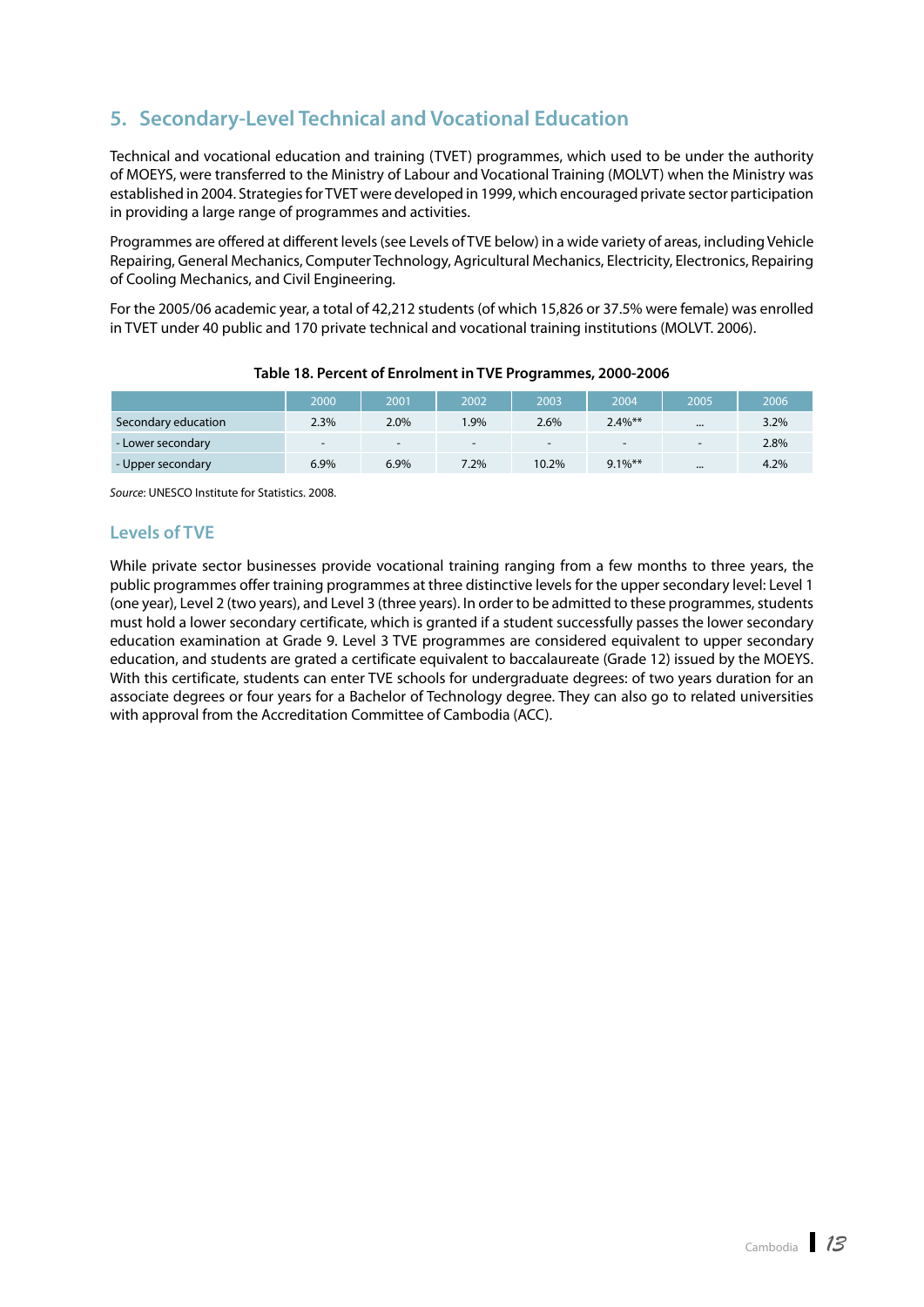### <span id="page-22-0"></span>**6. Teachers in General Secondary Education**

|                     | Number of teachers | Percent of female<br><b>teachers</b> | Percent of trained<br><b>teachers</b> | Teacher-pupil ratio |
|---------------------|--------------------|--------------------------------------|---------------------------------------|---------------------|
| Secondary education | 25,695             | 32.0%                                | 95.2%                                 | 28.2%               |
| - Lower secondary   | 18,689             | 32.7%                                | 97.1%                                 | 29.6%               |
| - Upper secondary   | 7.006              | 30.6%                                | 90.6%                                 | 24.9%               |

#### **Table 19. Number of Teachers and Key Indicators, 2006**

*Source*: UNESCO Institute for Statistics. 2008.

#### **Table 20. Minimum and Maximum Salary for Teachers**

|                 | Minimum salary   |             | Maximum salary   |             |
|-----------------|------------------|-------------|------------------|-------------|
|                 | Amount per month | % to GDP pc | Amount per month | % to GDP pc |
| Lower secondary | KHR 111,200      | 72.72%      | KHR 196,300      | 128.4%      |
| Upper secondary | KHR 162,900      | 106.56%     | KHR 287,700      | 188.28%     |

*Source*: Royal Government of Cambodia; National Institute of Statistics, 2006

Note: Minimum and maximum salary in the table refers to the amount at the lowest and highest ends of the official salary scale. Additional subsidies are often provided by the Government in addition to the basic salary above.

% to GDP per capita was calculated by Chhinh, S. on the basis of economic data presented in the Statistical Year Book 2006 (National Institute of Statistics. 2006).

#### **6.1 Teacher Management**

Three departments are responsible for the management of teachers. The Department of Teacher Training under the Directorate General of Higher Education is responsible for recruitment and training. Once student teachers successfully complete the training, they become government employees and are posted to schools/ institutions that need them. The Department of Teacher Training also provides in-service training for teachers. Once they are in service at school, the Department of General Secondary Education (DGSE) is responsible for the utilization of teachers. Some other aspects of management such as promotion and transfer are the responsibility of the Department of Personnel, under the Directorate General of Administration and Finance.

#### **6.2 Qualifications and Pre-service Training**

To be eligible to become a lower secondary school teacher, one must hold a certificate of general secondary education and undertake a two-year per-service training at one of the six regional teacher training centres, which are located in Phnom Penh, Battambang, Prey Veng, Takeo, Kampong Cham, and Kandala provinces. Upon successful completion, graduates are awarded a certificate of pedagogical training, qualifying them to be lower secondary school teachers. As part of pre-service training, fourteen weeks of practical training in total (six weeks in the first year and eight weeks in the second year) is conducted.

As for upper secondary school teachers, a bachelor's degree followed by a one-year pre-service training at the National Institute of Education (formerly, the Faculty of Pedagogy) is an eligibility prerequisite. The National Institute of Education is the only institution that qualifies university graduates to be upper secondary school teachers. Upon successful completion, graduates are awarded with a certificate of pedagogical training. They then become government employees and are posted to schools all over the country. Four weeks of practical training are required of all students as part of pre-service training.

Certificates are issued by the MOEYS and, once obtained, they are valid for life.

#### **6.3 In-service Training**

The same regional teacher training centres described above also provide in-service training for lower secondary teachers. Similarly, the National Institute of Education provides in-service training for upper secondary school teachers. Although regular participation in the training is not required of in-service teachers, participation is taken into consideration for teachers' career development such as promotion and salary upgrading.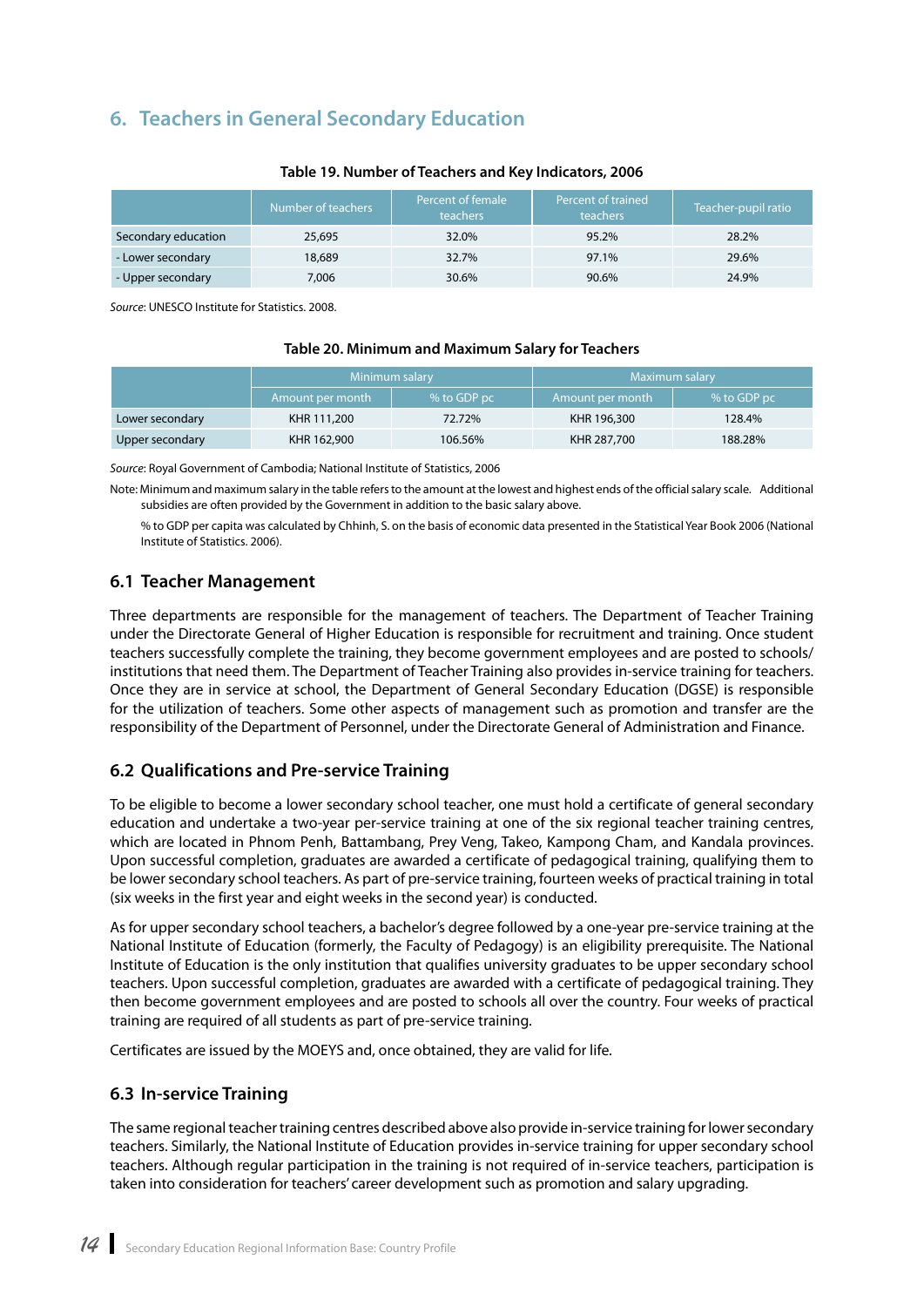### <span id="page-23-0"></span>**7. Recent Reforms**

#### *Budget Management, 2006-2010*

The current Government's financial system will be consolidated and extended as part of the Education Strategic Plan 2006-2010, with particular emphasis on further improvements in financial management, accounting and audit procedures. The MOEYS will ensure transparency and accountability of all sources of financial support for education, including external assistance, and will closely monitor and report on expenditures as well as on releases and disbursements. The Ministry proposes that the following recurrent financial planning management mechanisms are used for the various priority programmes, including: (1) education service pay reform programme and performance incentive schemes; (2) improved guidelines on budget use for provincial and district education service monitoring; (3) central MOEYS departments and post-secondary institutions' operational budgets managed through specific and delegated budget allocations; (4) majority of priority action programmes of sub-sectoral, institutional and provincial budget allocations; and (5) budget allocations to provincial and sub-sectoral scholarship programme implementation for the poor, alongside additional support under the capital budget framework.

#### *Curriculum Reform, 2005-2009*

The new curriculum is currently being implemented on a pilot basis to update the current curriculum, which was published in 1997 by the MOEYS. The revised curriculum is expected to be introduced nationwide in the 2007/08 academic year for the basic education level (Standard 1 for Grade 1-3; Standard 2 for Grade 4-6; and Standard 3 for Grade 7-9). The introduction of new curriculum for the post-basic level (Grade 10-12) is still not decided.

The focus of the curriculum reform is on the introduction of a tracking system, where students are given the option to specialize in either science or social science. In this way, students may focus on a particular area of interest and deepen their knowledge through expanded lesson times and practices.

Another feature of the new curriculum is the provision of a comprehensive set of learning/teaching materials. The set includes: (i) curriculum policy for basic education; (ii) detailed syllabi for every subject; (iii) models of student's assessment; (iv) student books; and (v) teacher manuals. Students are assessed in accordance with the criteria and models set forth in the material for all lessons and subjects.

In terms of localization of the curriculum content, the revised curriculum is composed of the nationallystandardized component and the local life skill component. The national curriculum takes 30 hours of instruction per week, while the localized life skill curriculum takes 2-5 hours per week for the Standard 3 level (lower secondary).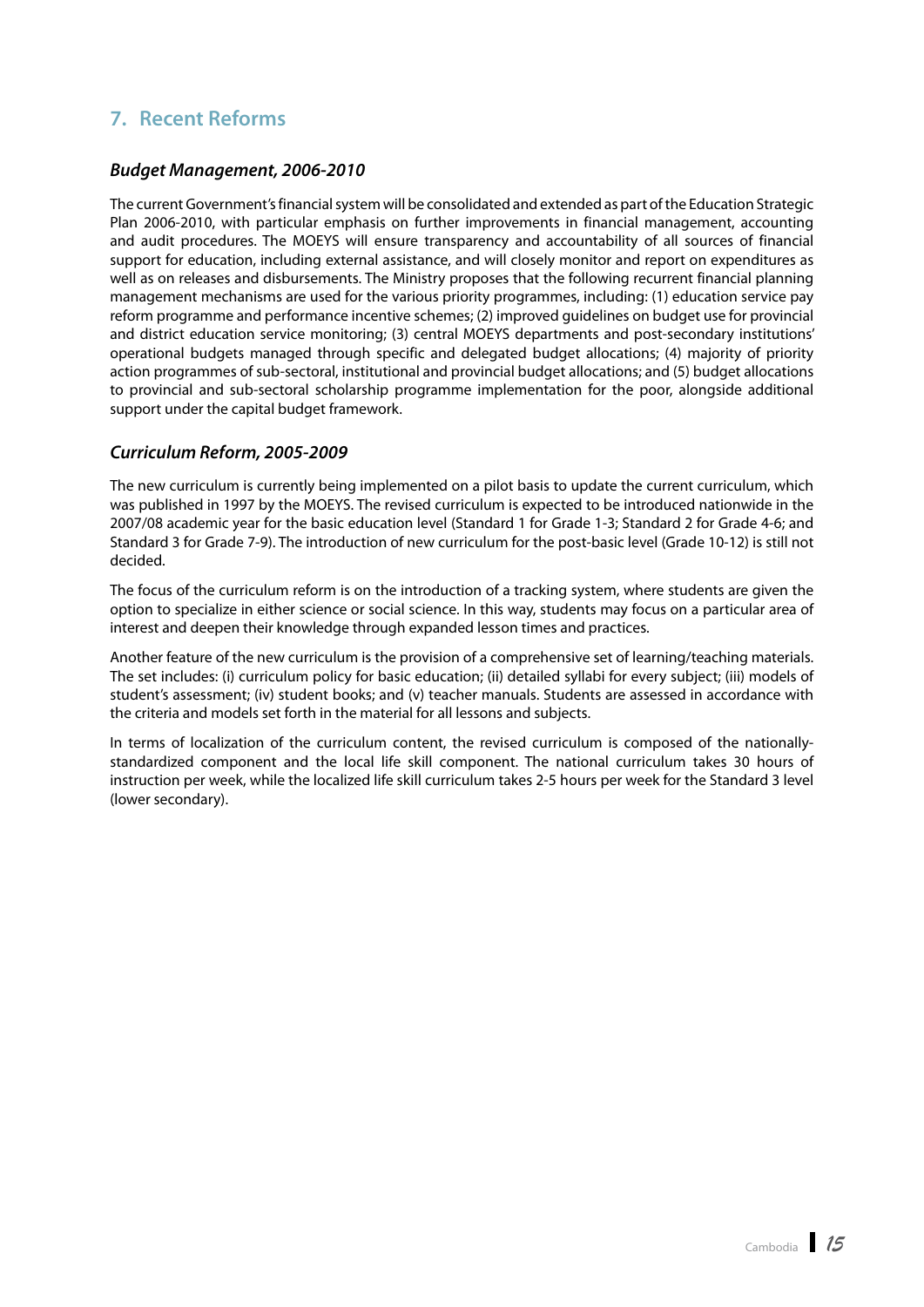## <span id="page-24-0"></span>**8. Involvement of Development Agencies**

Below is the list of major secondary education-related projects (recently completed or on-going) that receive support from external development agencies (as of June 2007):

| <b>Project Title</b>                                                              | Agency<br>(type of assistance) | Level of<br><b>Education</b> | Implementation<br>Period | Links                                                     |
|-----------------------------------------------------------------------------------|--------------------------------|------------------------------|--------------------------|-----------------------------------------------------------|
| <b>Second Education Sector Development</b><br>Program (SESDP)                     | ADB (TA/Loan)                  | $LS + US$                    | 2003/<br>2004-2009       | www.adb.org/Projects/<br>project.asp?id=34388             |
| <b>Education Quality Improvement</b><br>(Enhancing Secondary Education)           | ADB (TA/Loan)                  | $LS + US$                    | 2006/<br>2007-(proposed) | www.adb.org/Projects/<br>project.asp?id=38559             |
| Targeted Assistance for Education of Poor<br>Girls and Indigenous Children        | ADB (Grant)                    | LS                           | 2002-2005                | http://www.adb.org/Projects/<br>project.asp?id=36152      |
| <b>Cambodian Education Sector Support</b><br>Project (CESSP)                      | WB (Loan/Grant)                | Sector-wide                  | 2005-2010                | .                                                         |
| Capacity Building in Education Planning and<br>Management                         | UNESCO/IIEP/SIDA               | $LS+US+HS$                   | .                        | .                                                         |
| Capacity Building for Sector-Wide Education<br><b>Reform and Decentralization</b> | <b>UNICEF (Grant)</b>          | $PF + IS$                    | 2005-2010                | .                                                         |
| <b>Expanded Basic Education Programme</b><br>(EBEP) Phase II                      | <b>UNICEF/SIDA</b><br>(Grant)  | $PF + IS$                    | 2006-2010                | www.moeys.gov.kh/en/<br>education/ebep06-10/index.<br>htm |
| <b>Cambodia Basic Education</b>                                                   | <b>USAID (Grant)</b>           | $PE + LS$                    | 2005-2010                | .                                                         |
| Science and Mathematics Education<br>Improvement                                  | JICA (Grant)                   | US                           | 2005-2010                | .                                                         |
| <b>Basic Education and Teacher Training</b><br>Programme                          | <b>BTC (Grant)</b>             | LS                           | 2005-2010                | .                                                         |
| Equal Opportunity of the Study for All<br>Children                                | Room to Read                   | LS                           | 2005-2010                | $\ddotsc$                                                 |
| Targeted EC Budget Support to Pro-Poor<br><b>Basic Education</b>                  | EC (Grant)                     | $PE + LS$                    | 2003-2008                | .                                                         |

TA = Technical Assistance; PE = Primary education; LS = Lower secondary; US = Upper secondary

Note: For ADB and WB projects, the implementation period refers to the period between the year of project approval and the [estimated] project completion year as stipulated on each project website. For other projects, it is based on the data/information provided by Chhinh, S.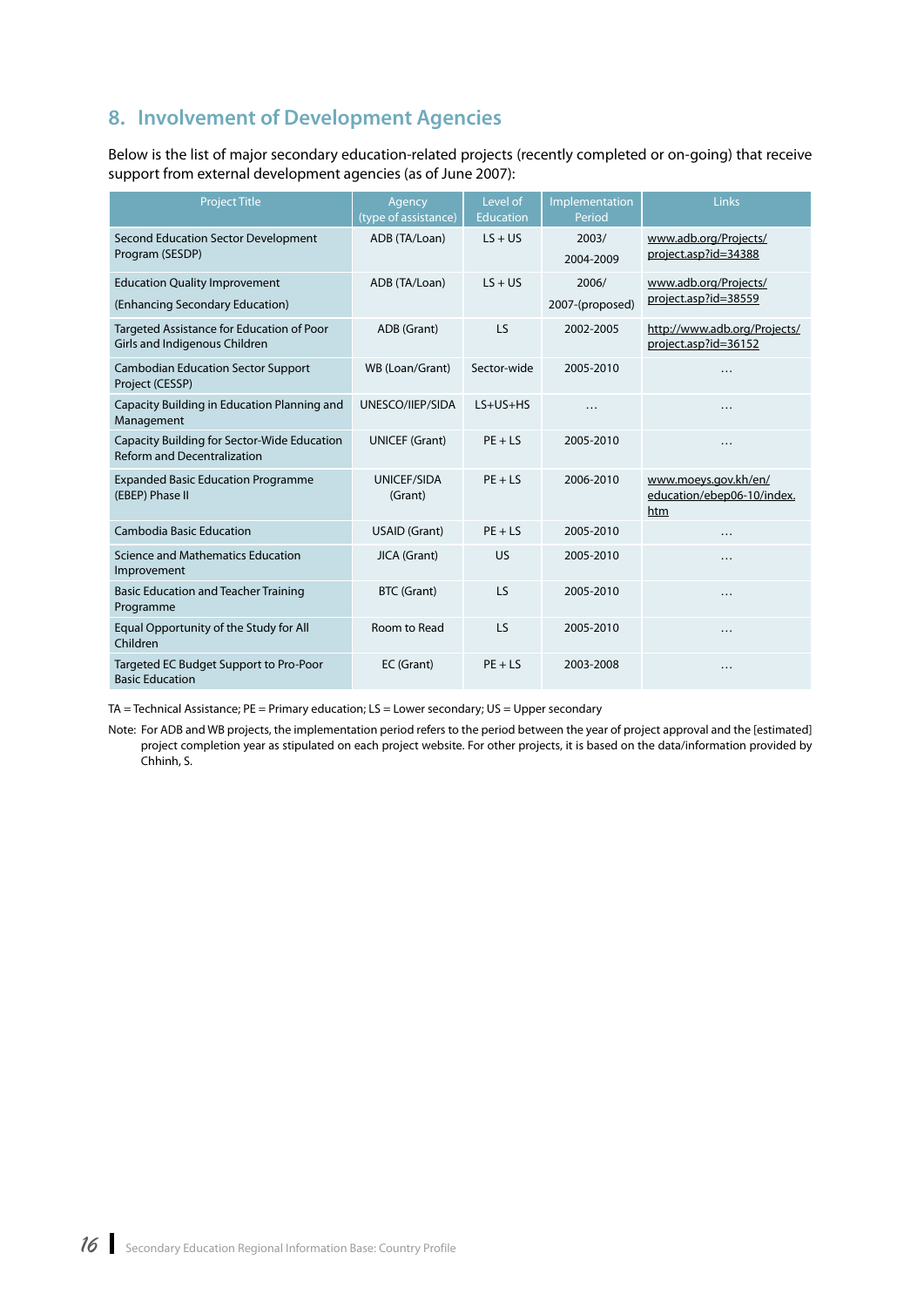### <span id="page-25-0"></span>**9. Relevant Documents and Additional Resources**

Listed below are documents and websites that provide country-specific information on education or the secondary education sub-sector.

#### **Publications**

Bray, M. & Bunly, S. 2005. *Balancing the Books: Household financing of basic education in Cambodia.* (CERC Monograph Series No. 4) Hong Kong, Comparative Education Research Centre. [\(CERC website\)](http://www.hku.hk/cerc/Publications/cambodia.htm)

#### **Documents**

Kingdom of Cambodia

The Constitution of the Kingdom of Cambodia

Ministry of Education, Youth and Sports:

Policy for Curriculum Development 2005-2009. [www.moeys.gov.kh/en/education/cur/curriculum\\_](www.moeys.gov.kh/en/education/ebep06-10/ebep06-10.pdf) [policy\\_en.zip](www.moeys.gov.kh/en/education/ebep06-10/ebep06-10.pdf) (PDF; 170kb)

Education Strategic Plan 2006-2010. [www.moeys.gov.kh/en/education/esp06-10/esp06-10.pdf](www.moeys.gov.kh/en/education/ebep06-10/ebep06-10.pdf) (PDF; 814kb)

Education for All National Plan 2003-2015. [www.moeys.gov.kh/en/education/efa/index.htm](www.moeys.gov.kh/en/education/ebep06-10/ebep06-10.pdf) (Access to full text is also available)

Education Sector Support Program 2006-2010. [www.moeys.gov.kh/en/education/essp06-10/essp06-10.](www.moeys.gov.kh/en/education/ebep06-10/ebep06-10.pdf) [pdf](www.moeys.gov.kh/en/education/ebep06-10/ebep06-10.pdf) [\(PDF;](http://www.moeys.gov.kh/en/education/essp06-10/essp06-10.pdf) 551kb)

Education Sector Performance Report 2005. [www.moeys.gov.kh/en/education/espr05/espr05.pdf](www.moeys.gov.kh/en/education/ebep06-10/ebep06-10.pdf) (PDF; 410kb)

Expanded Basic Education Programme Phase II 2006-2010. [www.moeys.gov.kh/en/education/ebep06-10/](www.moeys.gov.kh/en/education/ebep06-10/ebep06-10.pdf) [ebep06-10.pdf](www.moeys.gov.kh/en/education/ebep06-10/ebep06-10.pdf) (PDF; 810kb)

Education Aid Project Database in Cambodia 2006

Education Statistics and Indicators (various years)

Education Law (draft)

#### **Websites**

Asian Development Bank: [www.adb.org](http://www.adb.org) (English) Key Indicators : [www.adb.org/Documents/Books/Key\\_indicators/2006/pdf/CAM.pdf](http://www.adb.org/Documents/Books/Key_indicators/2006/pdf/CAM.pdf)

International Bureau of Education: [www.ibe.unesco.org](http://www.ibe.unesco.org) (English) World Data on Education: [www.ibe.unesco.org/countries/WDE/WorldDataE.htm -Ed](http://www.ibe.unesco.org/countries/WDE/WorldDataE.htm)ucation system in Cambodia, 2003: [http://nt5.scbbs.com/cgi-bin/om\\_isapi.dll?clientID=208889269&depth=3&infobase=i](http://nt5.scbbs.com/cgi-bin/om_isapi.dll?clientID=208889269&depth=3&infobase=i) wde.nfo&record=%7b7D95873C%7d&softpage=PL\_frame

Country-specific website: [www.ibe.unesco.org/countries/Cambodia.htm](http://www.ibe.unesco.org/countries/Cambodia.htm)

Ministry of Education and Training: [www.moeys.gov.kh/](http://www.moeys.gov.kh/) (Khmer; English) Education Statistics and Indicators: [www.moeys.gov.kh/en/about\\_moeys/statistic.htm](http://www.moeys.gov.kh/en/about_moeys/statistic.htm)

UNESCO Institute for Statistics: [www.uis.unesco.org](http://www.uis.unesco.org) (English) [Education Database](http://stats.uis.unesco.org/ReportFolders/reportfolders.aspx):<http://stats.uis.unesco.org/ReportFolders/reportfolders.aspx> Literacy Database: <http://stats.uis.unesco.org/ReportFolders/reportfolders.aspx> Country/Regional Profiles: [www.uis.unesco.org/profiles/selectCountry\\_en.aspx](http://www.uis.unesco.org/profiles/selectCountry_en.aspx)

World Bank: [www.worldbank.org/](http://www.worldbank.org/) (English)

Country website:<http://web.worldbank.org/WBSITE/EXTERNAL/COUNTRIES/EASTASIAPACIFICEXT/CA> MBODIAEXTN/0,,menuPK:293861~pagePK:141159~piPK:141110~theSitePK:293856,00.html (English) ; [http://www.worldbank.org.kh/](http://www.worldbank.org.kh) (Khmer) Data and Statistics: <ttp://web.worldbank.org/WBSITE/EXTERNAL/COUNTRIES/EASTASIAPACIFICEXT/VIET> NAMEXTN/0,,menuPK:387591~pagePK:141132~piPK:141109~theSitePK:387565,00.html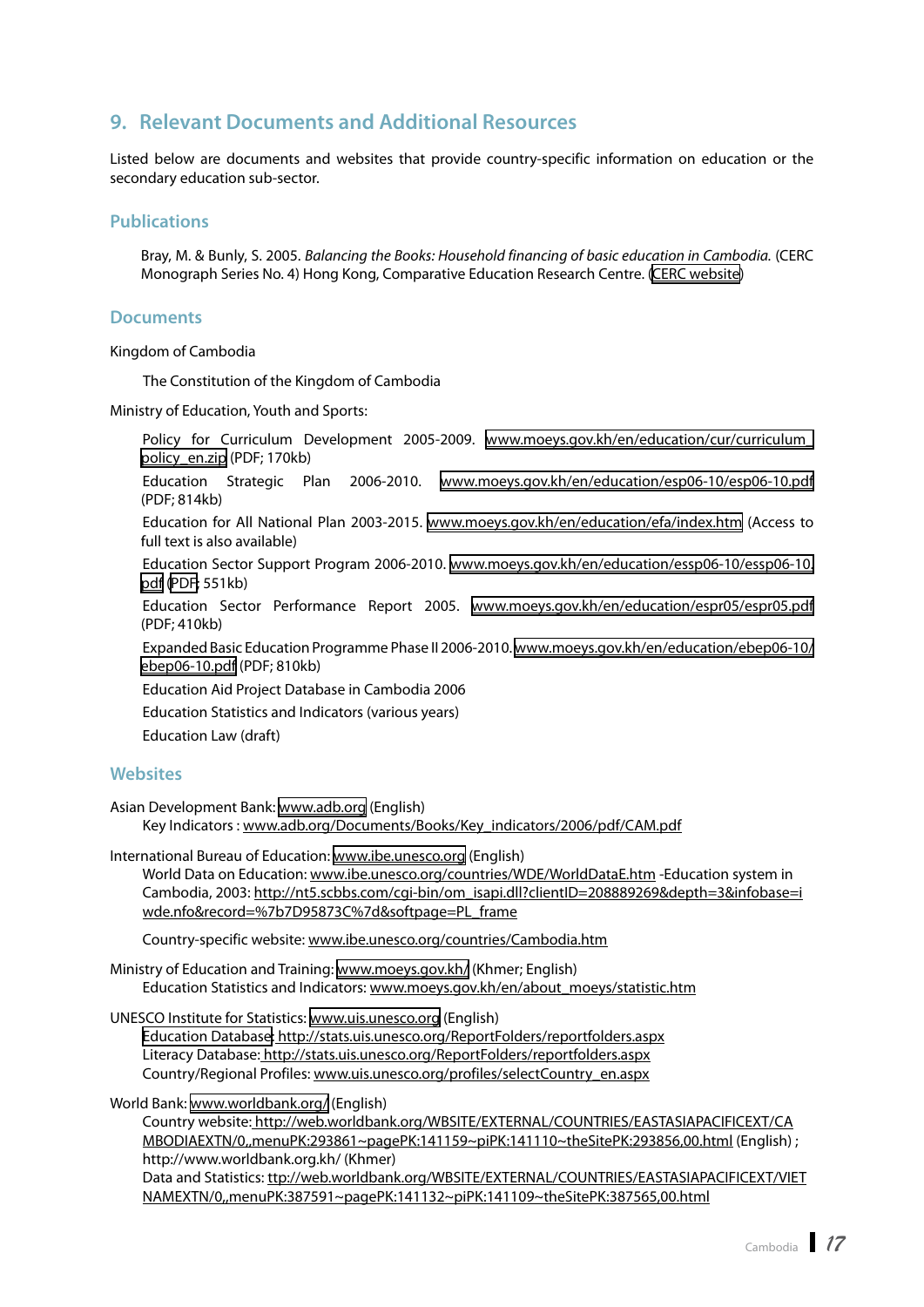## <span id="page-26-0"></span>**Reference**

Central Intelligence Agency. 2008. *The World Fact Book.* [www.cia.gov/cia/publications/factbook/](https://www.cia.gov/cia/publications/factbook/) (Accessed 3 June 2008)

Ministry of Education, Youth and Sports. 2001. *Education Statistics and Indicators 2001.*

- -----------. 2002. *Education Statistics and Indicators 2001.*
- -----------. 2003. *Education Statistics and Indicators 2003.*
- -----------. 2004. *Education Statistics and Indicators 2004.*
- -----------. 2005. *Education Statistics and Indicators 2005.*
- -----------. 2006. *Education Statistics and Indicators 2006.*
- -----------. 2007. *Education Statistics and Indicators 2007.*

Ministry of Labour and Vocational Training. 2006. *Annual Report* (draft).

UNDP. 2007. *Human Development Report 2007/2008 database.*<http://hdr.undp.org/>(Accessed 3 June 2008)

UNESCO. 2007. *Global Monitoring Report 2008.* Paris, UNESCO.

UNESCO Institute for Statistics. 2008. *Data Centre.* <http://stats.uis.unesco.org/ReportFolders/reportfolders.aspx> (Accessed 3 June 2008)

UNPD 2007. *World Population Prospects: The 2006 Revision Population database.* <http://esa.un.org/unpp/> (Accessed 3 June 2008)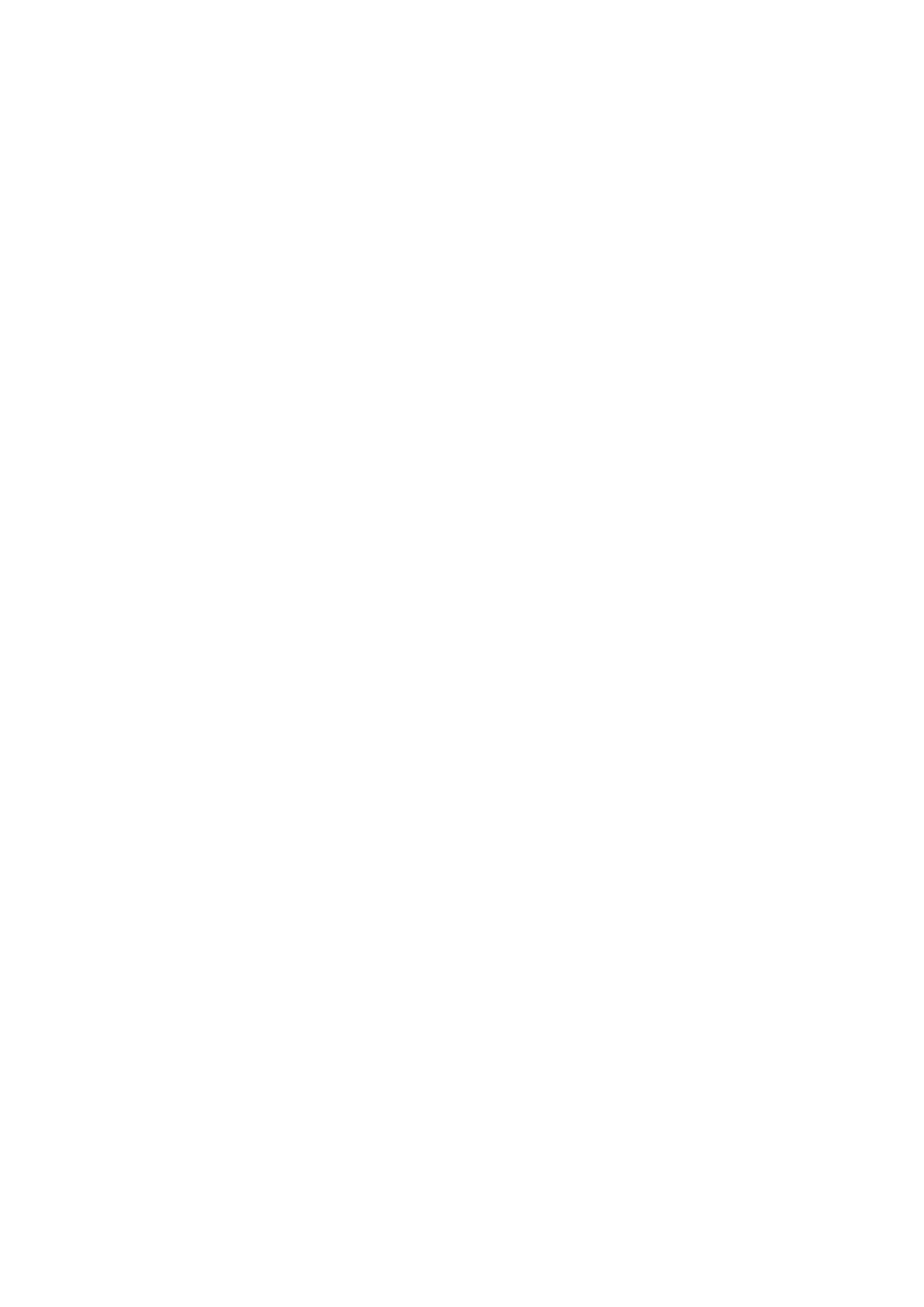Country profiles are updated on a regular basis. Visit the *[Secondary Education Regional Information Base](http://www.unescobkk.org/index.php?id=9/secondary/infobase/)* website to access the latest version or to check the status of updates. Other country profiles are also available from the website ([http://www.unescobkk.org/education/epr/sepr](http://www.unescobkk.org/education/epr/sepra/infobase)a/ [infobase](http://www.unescobkk.org/education/epr/sepra/infobase)).



United Nations<br>Educational, Scientific and<br>Cultural Organization

UNESCO Bangkok Education Policy and Reform (EPR)

- Mom Luang Pin Malakul Centenary Building
- 920 Sukhumvit Road, Prakanong, Kongtoey
- Bangkok 10110
- Thailand
- Tel: (66-2) 391 0577
- $\ddot{\phantom{0}}$ Email: [epr@unescobkk.org](mailto:epr@unescobkk.org)
- [http://www.unescobkk.org](http://www.unescobkk.org/index.php?id=9/secondary/infobase/)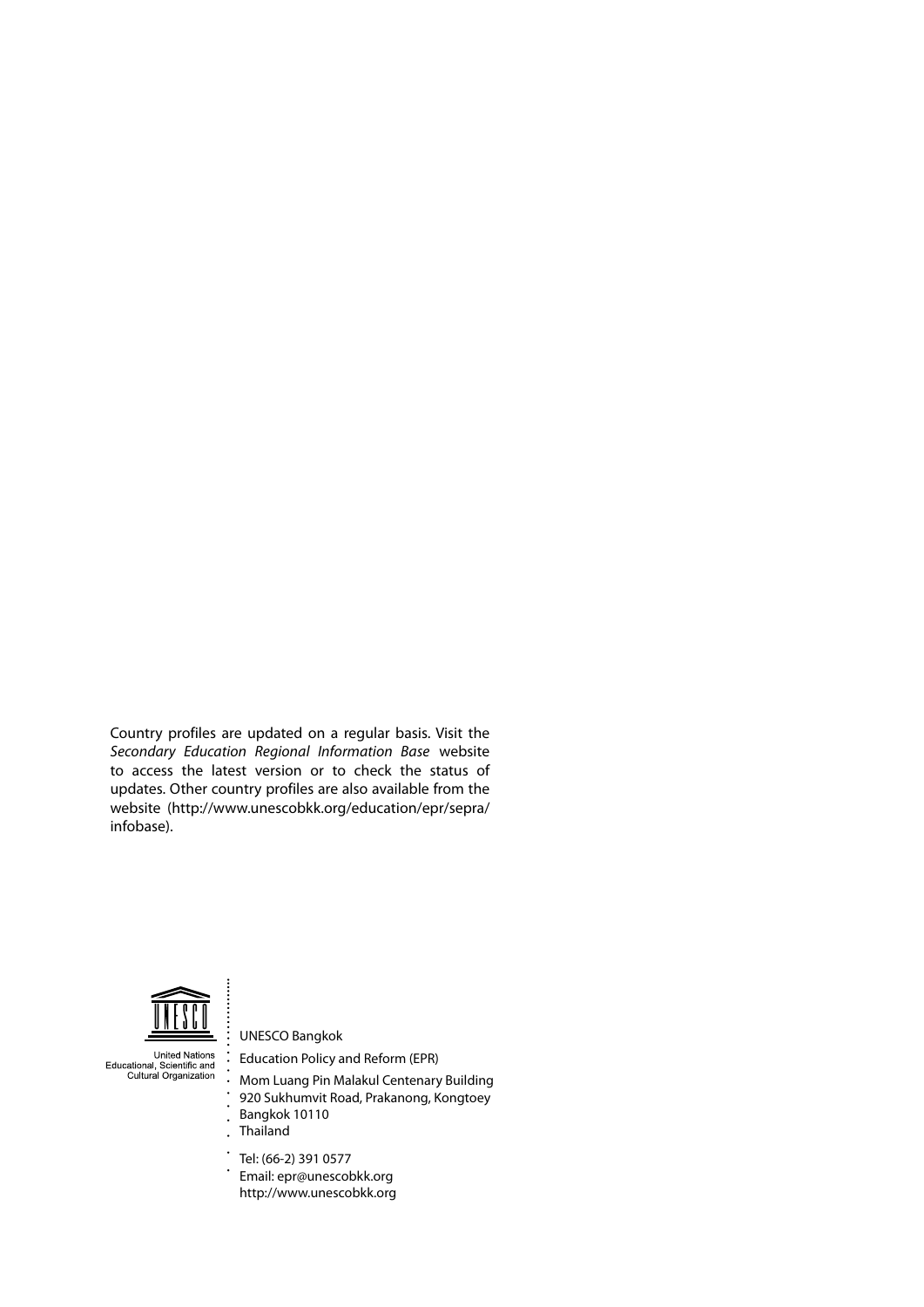## **Background Statistics: Development Indicators**

#### <span id="page-29-0"></span>**Geography**

| 1                                          | Area                                | 176,520 sq km2 (land) |  |
|--------------------------------------------|-------------------------------------|-----------------------|--|
|                                            |                                     | 4,520 sq km2 (water)  |  |
| Source: Central Intelligence Agency. 2008. |                                     |                       |  |
|                                            | <b>Demography</b>                   |                       |  |
| $\overline{2}$                             | Total population, 2005              | 14.0 million          |  |
| $\overline{3}$                             | Population growth rate, 2000-2005   | 1.76%                 |  |
| 5                                          |                                     | 56.8 years (total)    |  |
|                                            | Life expectancy at birth, 2000-2005 | 53.7 years (male)     |  |
|                                            |                                     | 59.5 years (female)   |  |
| 6                                          | Total fertility rate, 2000-2005     | 3.64                  |  |

Source: UNPD. 2007.

#### **Social and Economic Indicators**

| 7  | Population below the national poverty line, 1990-2005 | 35.0%                  |
|----|-------------------------------------------------------|------------------------|
| 8  | Population below the absolute poverty line, 1990-2005 | 34.1%                  |
| 9  |                                                       | USD 6.2 billion        |
|    | GDP, 2005                                             | USD 38.4 billion (PPP) |
| 10 |                                                       | <b>USD 440</b>         |
|    | GDP per capita, 2005                                  | USD 2,727 (PPP)        |
| 11 | GDP per capita annual growth rate, 1990-2005          | 5.5%                   |
| 12 | Human Development Index, 2005                         | 0.598                  |

Source: UNDP. 2007.

#### **Education Indicators**

| 13 | Adult literacy rate (ages 15 and above), 2007 <sup>(1)</sup> | 73.6%**                |
|----|--------------------------------------------------------------|------------------------|
| 14 | Youth literacy rate (ages 15-24), 2007 <sup>(1)</sup>        | $86.2\%$ **            |
| 15 |                                                              | 9.8 years (total)**    |
|    | School life expectancy, 2006 <sup>(1)</sup>                  | 10.5 years (male) $**$ |
|    |                                                              | 9.2 years (female)**   |
| 16 | EFA Development Index, 2005 <sup>(2)</sup>                   | 0.807                  |

Source: (1) UNESCO Institute for Statistics. 2008. (2) UNESCO. 2007.